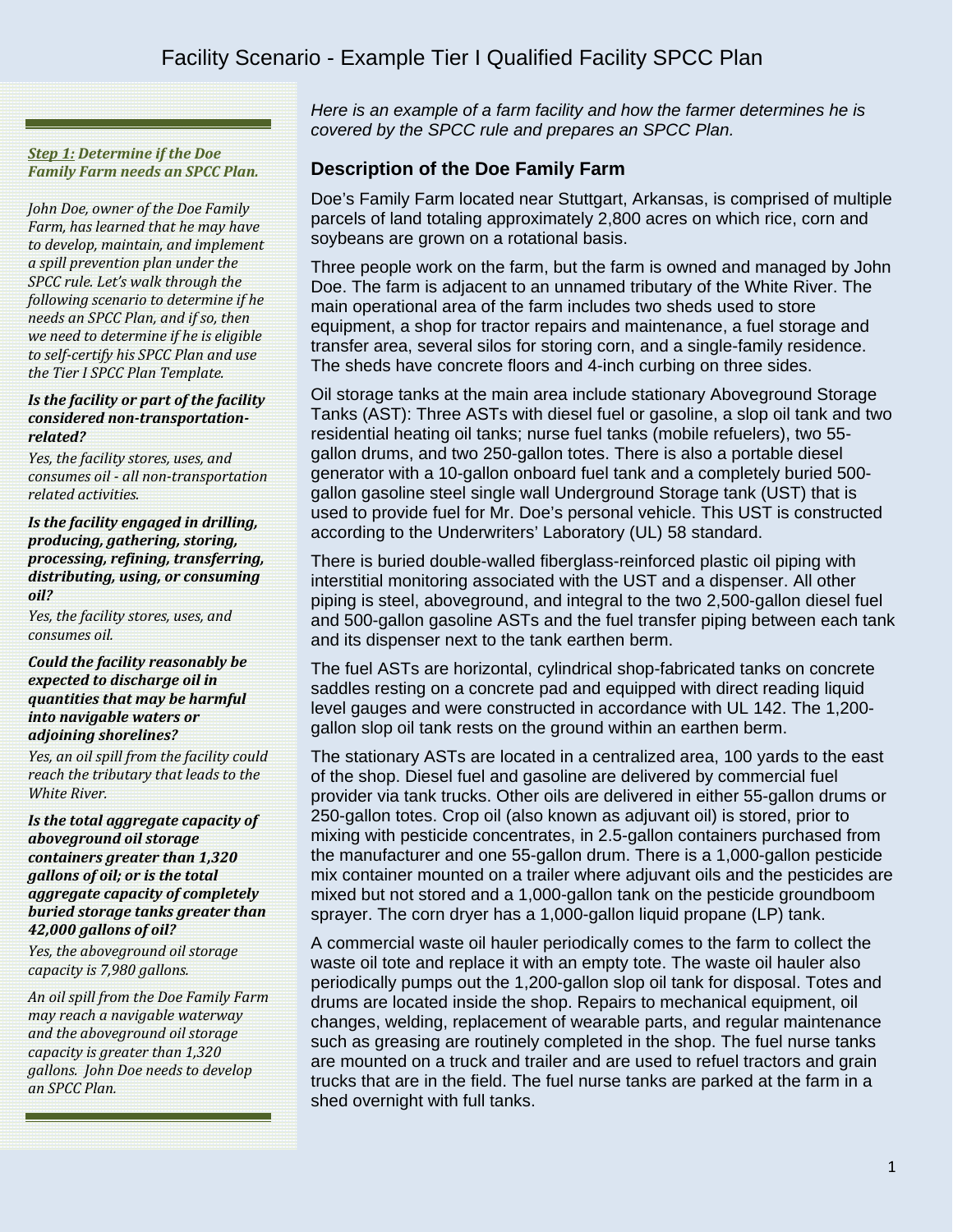*Step 2: Determine if John Doe can certify the SPCC Plan and complete the template.*

#### *Has the facility had any oil spills that reached navigable waters in the past three years?*

*Yes, oil spills from this facility can and did reach navigable waters.* 

### *Were any of these oil spills larger than 1,000 gallons?*

*No.* 

#### *Was oil spilled to navigable waters more than once in a 12 month period?*

*Yes, on August 12, 2009 and again on January 20, 2010.*

#### *Did more than 42 gallons of spill oil reach navigable waters in both discharges?*

*No. On January 20, 2010 only 25 gallons reached navigable waters. Although the farm had two* 

*discharges of oil to navigable waters, there was no single discharge of oil to navigable waters exceeding 1,000 U.S. gallons, nor two discharges of oil to navigable waters each exceeding 42 U.S. gallons within any twelvemonth period.*

#### *Is the aboveground oil storage capacity 10,000 gallons or less?*

*Yes, the Doe Family Farm is a qualified facility and John Doe can certify the SPCC Plan.*

#### *Are any aboveground oil storage containers at the farm larger than 5,000 gallons capacity?*

*No. The Doe Family Farm is a Tier I Qualified Facility and John Doe can complete the SPCC Plan template in Appendix G of the rule (as long as he does not deviate from any rule requirements).*

#### *Step 3: Prepare and implement an SPCC Plan.*

*See the related Example SPCC Plan template completed for the Doe Family Farm.*

# **Spill History:**

The farm had the following discharges in the three years prior to the date that Mr. Doe certified his Plan (04/12/2011):

- August 12, 2009 50 gallons gasoline reached the White River;
- January 20, 2010 100 gallons diesel oil (25 gal. to the tributary to the White River);
- September 16, 2010 60 gallons diesel oil to secondary containment.

# **Oil Container Inventory:**

Below is a breakdown of the oil storage containers at the Doe Family Farm and how the SPCC rule applies to each oil storage container.

The following containers are subject to the SPCC rule:

*Stationary aboveground bulk storage containers:*

- 2,500-gallon off-road diesel AST
- 2,500-gallon on-road diesel AST
- 500-gallon gasoline AST
- 1,200-gallon slop oil AST

*Total capacity = 6,700 gallons* 

### *Mobile/portable containers:*

- Truck with two nurse tanks
	- o 500-gallon off-road diesel nurse tank mounted on a trailer o 115-gallon on-road diesel nurse tank situated in the truck bed
- 250-gallon motor oil tote
- 250-gallon waste oil tote
- 55-gallon hydraulic oil drum
- 55-gallon lubrication oil drum
- 55-gallon adjuvant oil drum

### *Total capacity = 1,280 gallons*

### *Completely buried storage tanks:*

• 500-gallon gasoline UST (which is not regulated by the UST rule and thus regulated by the SPCC rule)

### **Facility Total AST capacity 6,700 + 1,280 = 7,980 gallons**



Exempt containers do not count toward the facility total oil storage capacity and are not subject to any SPCC rule requirements (though the owner or operator must still prevent spills from these containers and report any spills that reach navigable waters or adjoining shorelines).

The following containers in this example are exempt from the SPCC rule:

- 2 250-gallon residential heating oil tanks
- 10-gallon onboard tank in a portable diesel generator
- 1,000-gallon tank on the pesticide groundboom sprayer
- 1,000-gallon pesticide mix tank mounted on a trailer

All motive power containers, such as the fuel tanks on tractors, combines, trucks, and other vehicles, which are used primarily to power the movement of the vehicle including onboard oil-filled operational equipment

• Any bulk storage container or oil-filled operational equipment that has a capacity of less than 55 gallons (such as the 2.5-gallon containers of adjuvant oils, quart containers of turpentine, gallon containers of mineral spirit, and 5-gallon gas cans)

• 1,000-gallon LP gas tank associated with the corn dryer

*Stationary and mobile/portable aboveground oil storage containers are subject to the SPCC rule and count toward the Qualified Facility criteria threshold.*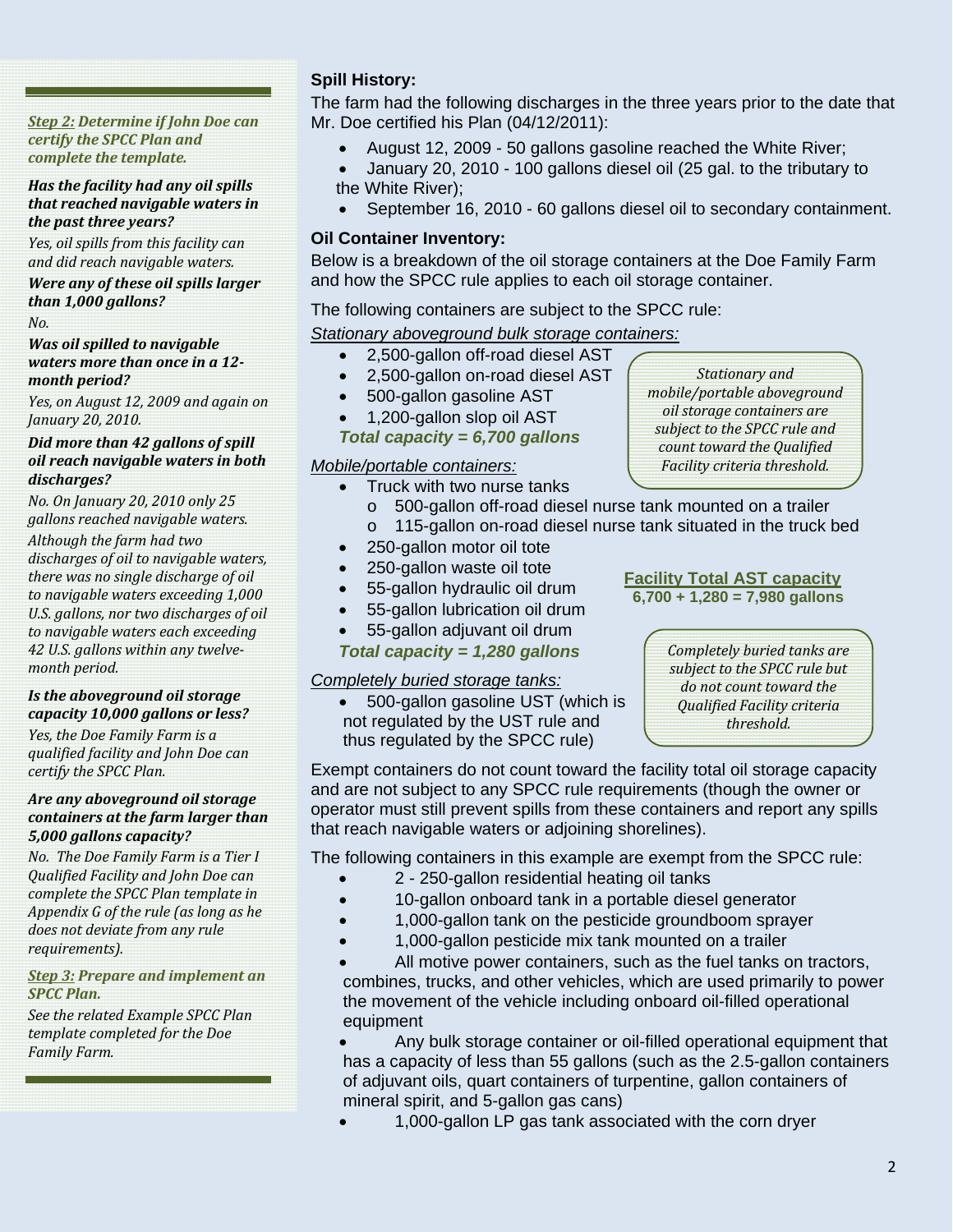### **Tier I Template SPCC Sample Plan‐ Doe's Family Farm, Farmstead Location Only**

This facility diagram is only for illustrating the example facility to help readers visualize the information in the scenario and the sample SPCC Plan. Inclusion of <sup>a</sup> facility diagram in the SPCC Plan is not a requirement for a Tier I Qualified Facility opting to complete the Tier I Qualified Facility SPCC Plan Template.

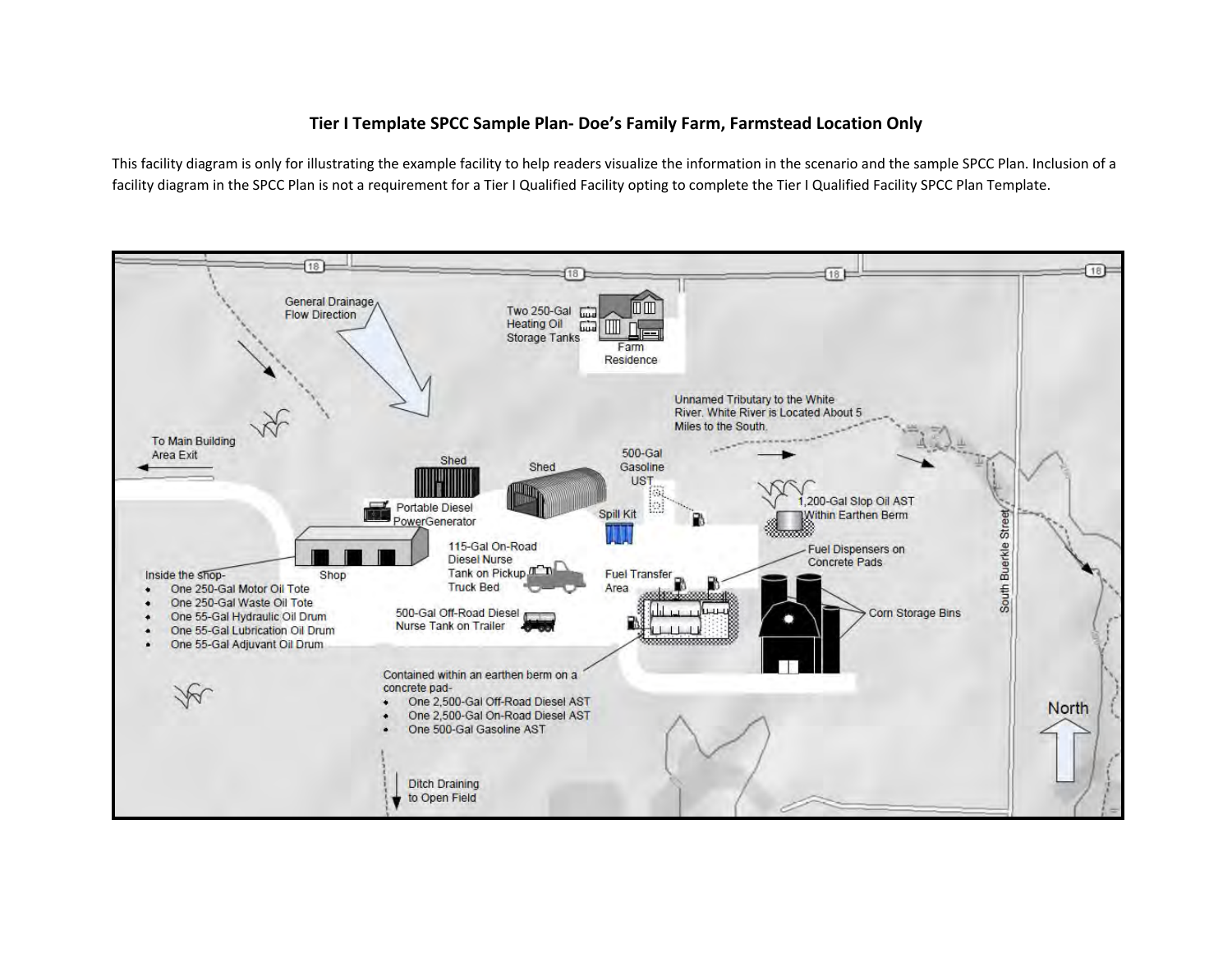

# **U.S. ENVIRONMENTAL PROTECTION AGENCY TIER I QUALIFIED FACILITY SPCC PLAN TEMPLATE**

*\*Please note: Editorial comments for the purposes of this guidance document are identified by red italicized text to distinguish this information from the template text.\** 

# **Instructions to Complete this Template**

This template is intended to help the owner or operator of a Tier I qualified facility develop a self-certified Spill Prevention, Control, and Countermeasure (SPCC) Plan. To use this template, your facility must meet all of the applicability criteria of a Tier I qualified facility listed under §112.3(g)(1) of the SPCC rule. This template provides every SPCC rule requirement necessary for a Tier I qualified facility, which you must address and implement.

You may use this template to comply with the SPCC regulation or use it as a model and modify it as necessary to meet your facility-specific needs. If you modify the template, your Plan must include a section cross-referencing the location of each applicable requirement of the SPCC rule and you must ensure that your Plan is an equivalent Plan that meets all applicable rule requirements of 40 CFR 112.6(a)(3).

You may complete this template either electronically or by hand on a printed copy. This document is a reformatted version of the templ[a](#page-3-0)te found in Appendix G of 40 CFR part 112.<sup>a</sup> No substantive changes have been made. Please note that a "Not Applicable" ("N/A") column has been added to both Table G-10 (General Rule Requirements for Onshore Facilities) and Table G-11 (General Rule Requirements for Onshore Oil Production Facilities). The "N/A" column should help you complete your selfcertification when a required rule element does not apply to your facility. Use of the "N/A" column is optional and is not required by rule.

All Tier I qualified facility self-certifiers must complete Sections I, II, and III. Additionally, the owner or operator of an:

- Onshore facility (excluding production) must complete Section A.
- Onshore oil production facility (excluding drilling and workover facilities) must complete Section B.
- Onshore oil drilling and workover facility must complete Section C.

*This example Plan does not include Sections B and C. These sections are not applicable to the farm addressed in this sample Plan.* 

Complete and include with your Plan the appropriate attachments. You should consider printing copies of the attachments for use in implementing the SPCC Plan (e.g. Attachment 3.1 - Inspection Log & Schedule; Attachment 4 - Discharge Notification Form).

To complete the template, check the box next to the requirement to indicate that it has been adequately addressed. Either write "N/A" in the column or check the box under the "N/A" column to indicate those requirements that are not applicable to the facility. Where a section requires a description or listing, write in the spaces provided (or attach additional descriptions if more space is needed).

Below is a key for the colors used in the section headers:

| Sections I, II, and III: Required for all Tier I qualified facilities                                                                                                                                                  |
|------------------------------------------------------------------------------------------------------------------------------------------------------------------------------------------------------------------------|
| <b>Section A:</b> Onshore facilities (excluding production)                                                                                                                                                            |
| <b>Section B:</b> Onshore oil production facilities (excluding drilling and workover facilities)                                                                                                                       |
| <b>Section C:</b> Onshore oil drilling and workover facilities                                                                                                                                                         |
| <b>Attachments: 1 - Five Year Review and Technical Amendment Logs</b><br>2 - Oil Spill Contingency Plan and Checklist<br>3 - Inspections, Dike Drainage and Personnel Training Logs<br>4 - Discharge Notification Form |

After you have completed all appropriate sections, certify and date your Plan, and then implement it by the compliance date. If your facility was in operation before August 16, 2002, and you do not already have a Plan, then implement this template immediately. Conduct inspections and tests in accordance with the written procedures that you have developed for your facility. You must keep with the SPCC Plan a record of these inspections and tests, signed by the appropriate supervisor or inspector, for a period of three years.

Do not forget to periodically review your Plan (at least once every five years) or to update it when you make changes to your facility. You must prepare amendments within six months of the facility change, and implement them as soon as possible, but not later than six months following any amendment.

In the event that your facility releases oil to navigable waters or adjoining shorelines, immediately call the National Response Center (NRC) at 1-800-424-8802. The NRC is the federal government's centralized reporting center, which is staffed 24 hours per day by U.S. Coast Guard personnel.

<span id="page-3-0"></span>and a Please note that the use of this template is not mandatory for a Tier I qualified facility. You may also meet the SPCC Plan requirement by preparing a preparing a satisfactory Tier II qualified facility Plan, preparing a satisfactory Plan that is certified by a Professional Engineer, or by developing an equivalent Plan for a Tier I qualified facility. Further information on the requirements of these methods can be found in 40 CFR part 112.6(a)(1). If you use any of these alternative methods you must include a cross reference in your Plan that shows how the equivalent Plan meets all applicable 40 CFR part 112 requirements.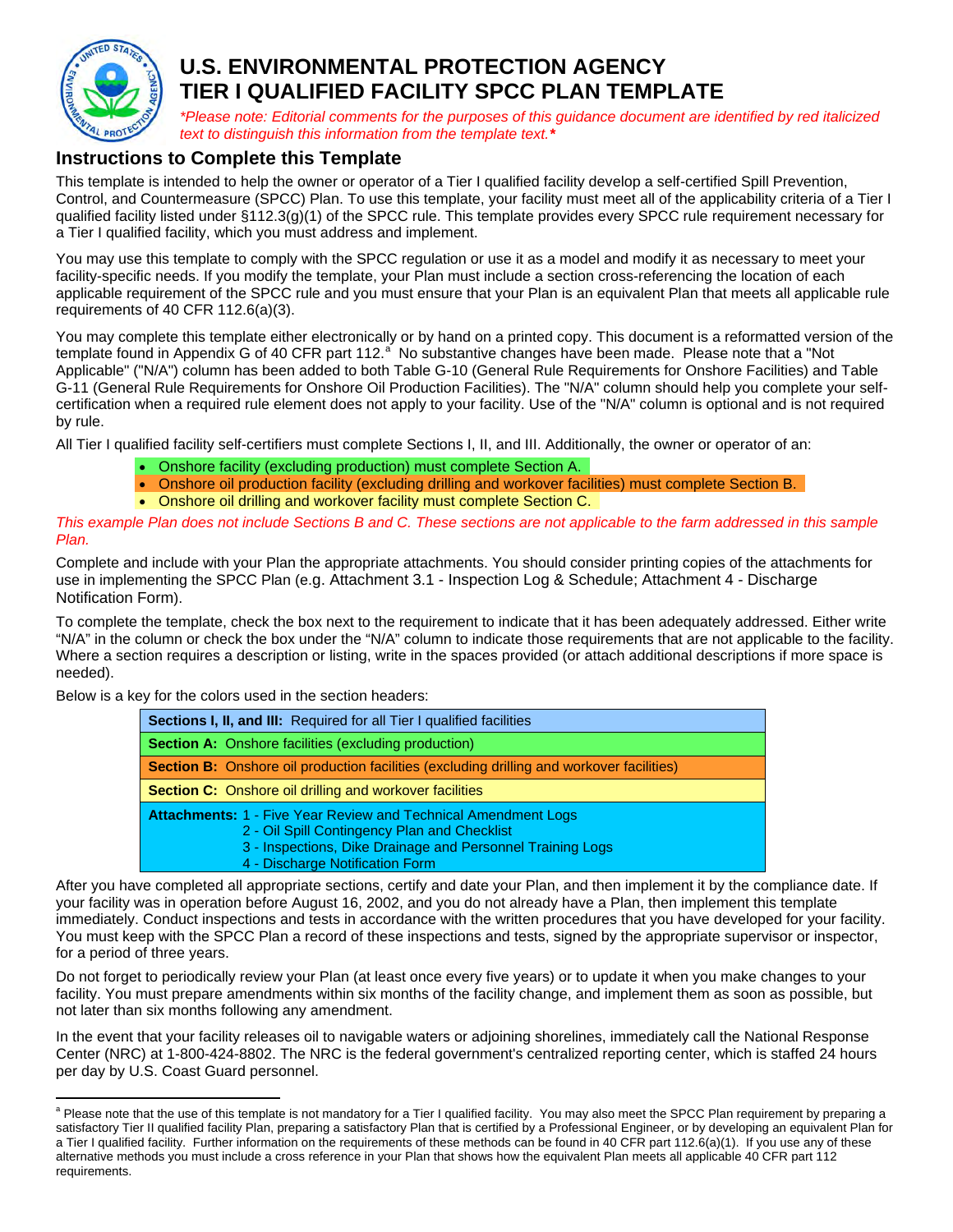# **Tier I Qualified Facility SPCC Plan**

#### *Facility information in this example SPCC Plan is identified by blue text to distinguish this information from the template text.*

This template constitutes the SPCC Plan for the facility, when completed and signed by the owner or operator of a facility that meets the applicability criteria in §112.3(g)(1). This template addresses the requirements of 40 CFR part 112. Maintain a complete copy of the Plan at the facility if the facility is normally attended at least four hours per day, or for a facility attended fewer than four hours per day, at the nearest field office. When making operational changes at a facility that are necessary to comply with the rule requirements, the owner/operator should follow state and local requirements (such as for permitting, design and construction) and obtain professional assistance, as appropriate.

#### **Facility Description**

|                                                     | Facility Name Doe's Family Farm            |             |                              |      |                |
|-----------------------------------------------------|--------------------------------------------|-------------|------------------------------|------|----------------|
|                                                     | Facility Address 2024 South Buerkle Street |             |                              |      |                |
|                                                     | City Stuttgart                             |             | State AR                     | ZIP. | 72160-6508     |
|                                                     | County Arkansas                            |             | Tel. Number (870) 163 - 1651 |      |                |
| Owner or Operator Name John Doe                     |                                            |             |                              |      |                |
| Owner or Operator Address 2024 South Buerkle Street |                                            |             |                              |      |                |
|                                                     | City Stuttgart                             |             | State AR                     |      | ZIP 72160-6508 |
|                                                     | County Arkansas                            |             | Tel. Number (870) 163 - 1651 |      |                |
| Owner or operator Name Same as above                |                                            |             |                              |      |                |
| Owner or Operator Address Same as above             |                                            |             |                              |      |                |
| City                                                |                                            | State       |                              | ZIP  |                |
| County                                              |                                            | Tel. Number |                              |      |                |

#### **I. Self-Certification Statement (§112.6(a)(1))**

The owner or operator of a facility certifies that each of the following is true in order to utilize this template to comply with the SPCC requirements:

- I John Doe certify that the following is accurate:
	- 1. I am familiar with the applicable requirements of 40 CFR part 112;
	- 2. I have visited and examined the facility;
	- 3. This Plan was prepared in accordance with accepted and sound industry practices and standards;
	- 4. Procedures for required inspections and testing have been established in accordance with industry inspection and testing standards or recommended practices;
	- 5. I will fully implement the Plan;
	- 6. This facility meets the following qualification criteria (under  $\S 112.3(q)(1)$ ):
		- a. The aggregate aboveground oil storage capacity of the facility is 10,000 U.S. gallons or less; and
		- b. The facility has had no single discharge as described in §112.1(b) exceeding 1,000 U.S. gallons and no two discharges as described in §112.1(b) each exceeding 42 U.S. gallons within any twelve month period in the three years prior to the SPCC Plan self-certification date, or since becoming subject to 40 CFR part 112 if the facility has been in operation for less than three years (not including oil discharges as described in §112.1(b) that are the result of natural disasters, acts of war, or terrorism); and
		- c. There is no individual oil storage container at the facility with an aboveground capacity greater than 5,000 U.S. gallons.
	- 7. This Plan does not deviate from any requirement of 40 CFR part 112 as allowed by §112.7(a)(2) (environmental equivalence) and §112.7(d) (impracticability of secondary containment) or include any measures pursuant to §112.9(c)(6) for produced water containers and any associated piping;
	- 8. This Plan and individual(s) responsible for implementing this Plan have the full approval of management and I have committed the necessary resources to fully implement this Plan.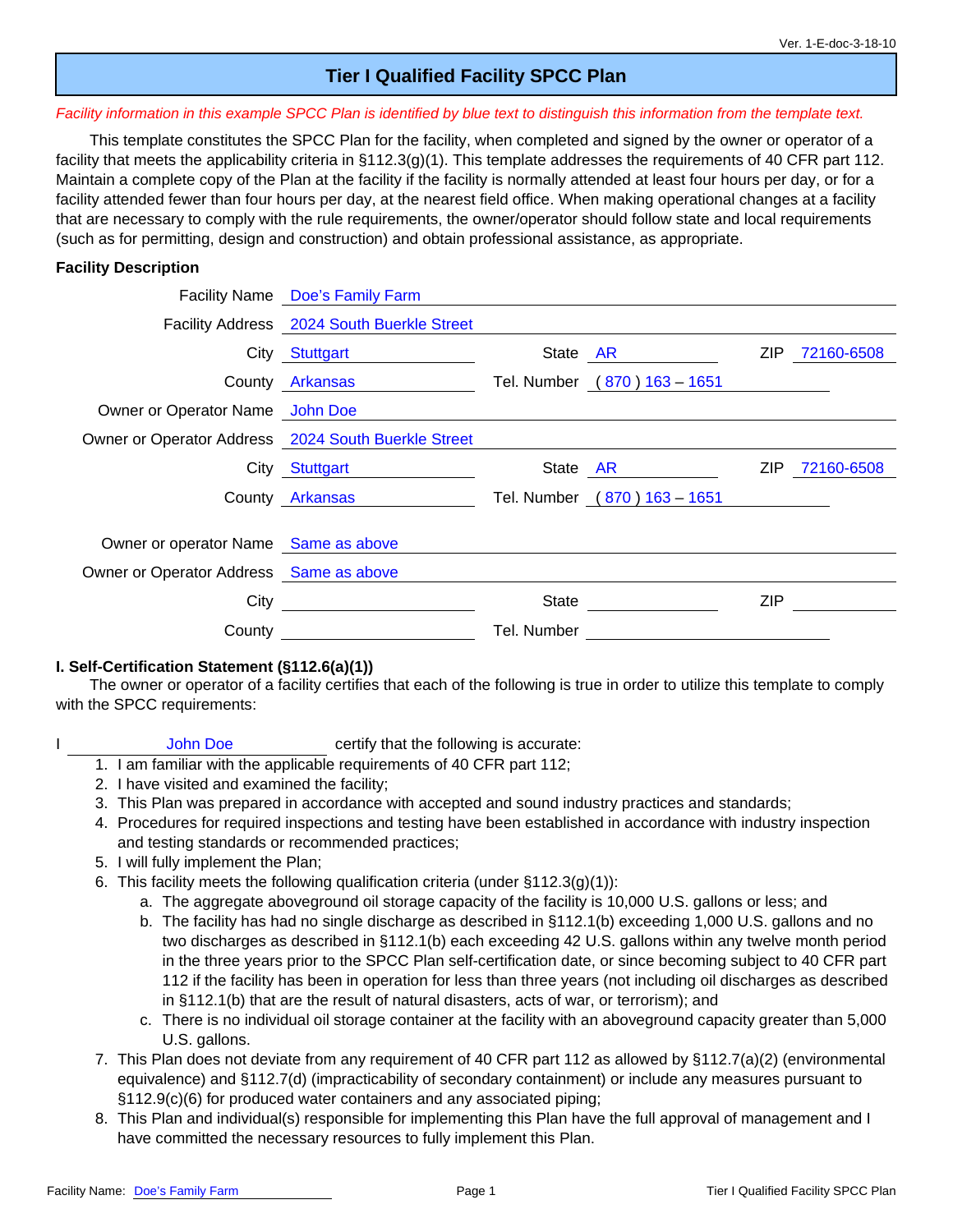I also understand my other obligations relating to the storage of oil at this facility, including, among others:

- 1. To report any oil discharge to navigable waters or adjoining shorelines to the appropriate authorities. Notification information is included in this Plan.
- 2. To review and amend this Plan whenever there is a material change at the facility that affects the potential for an oil discharge, and at least once every five years. Reviews and amendments are recorded in an attached log [See Five Year Review Log and Technical Amendment Log in Attachments 1.1 and 1.2.]
- 3. Optional use of a contingency plan. A contingency plan:
	- a. May be used in lieu of secondary containment for qualified oil-filled operational equipment, in accordance with the requirements under §112.7(k), and;

*This sample Tier I template SPCC Plan contains an oil spill contingency plan in Attachment 2 that follows the provisions of 40 CFR 109. However, the facility does not have regulated oil-filled operational equipment; therefore, the contingency plan is not applicable for this scenario (so the checkboxes in Attachment 2 are not filled in). If the facility had regulated oil-filled operational equipment, such as at a cotton gin, and the equipment met the criteria under §112.7(k), the facility has the option to use the contingency plan in Attachment 2 instead of general secondary containment for the equipment.*

- b. Must be prepared for flowlines and/or intra-facility gathering lines which do not have secondary containment at an oil production facility, and;
- c. Must include an established and documented inspection or monitoring program; must follow the provisions of 40 CFR part 109; and must include a written commitment of manpower, equipment and materials to expeditiously remove any quantity of oil discharged that may be harmful. If applicable, a copy of the contingency plan and any additional documentation will be attached to this Plan as Attachment 2.

I certify that I have satisfied the requirement to prepare and implement a Plan under §112.3 and all of the requirements under §112.6(a). I certify that the information contained in this Plan is true.

| Signature John Doe | Title: Owner         |
|--------------------|----------------------|
| Name John Doe      | Date: 04 / 12 / 2011 |

#### **II. Record of Plan Review and Amendments**

#### **Five Year Review (§112.5(b)):**

Complete a review and evaluation of this SPCC Plan at least once every five years. As a result of the review, amend this Plan within six months to include more effective prevention and control measures for the facility**,** if applicable. Implement any SPCC Plan amendment as soon as possible**,** but no later than six months following Plan amendment. Document completion of the review and evaluation, and complete the Five Year Review Log in Attachment 1.1. If the facility no longer meets Tier I qualified facility eligibility, the owner or operator must revise the Plan to meet Tier II qualified facility requirements, or complete a full PE certified Plan.

| Table G-1 Technical Amendments (§§112.5(a), (c) and 112.6(a)(2))                                                                                                                                                            |             |
|-----------------------------------------------------------------------------------------------------------------------------------------------------------------------------------------------------------------------------|-------------|
| This SPCC Plan will be amended when there is a change in the facility design, construction, operation, or<br>maintenance that materially affects the potential for a discharge to navigable waters or adjoining shorelines. | $\boxtimes$ |
| Examples include adding or removing containers, reconstruction, replacement, or installation of piping                                                                                                                      |             |
| systems, changes to secondary containment systems, changes in product stored at this facility, or revisions to                                                                                                              |             |
| standard operating procedures.                                                                                                                                                                                              |             |
| Any technical amendments to this Plan will be re-certified in accordance with Section I of this Plan template.                                                                                                              |             |
| [§112.6(a)(2)] [See Technical Amendment Log in Attachment 1.2]                                                                                                                                                              | IX          |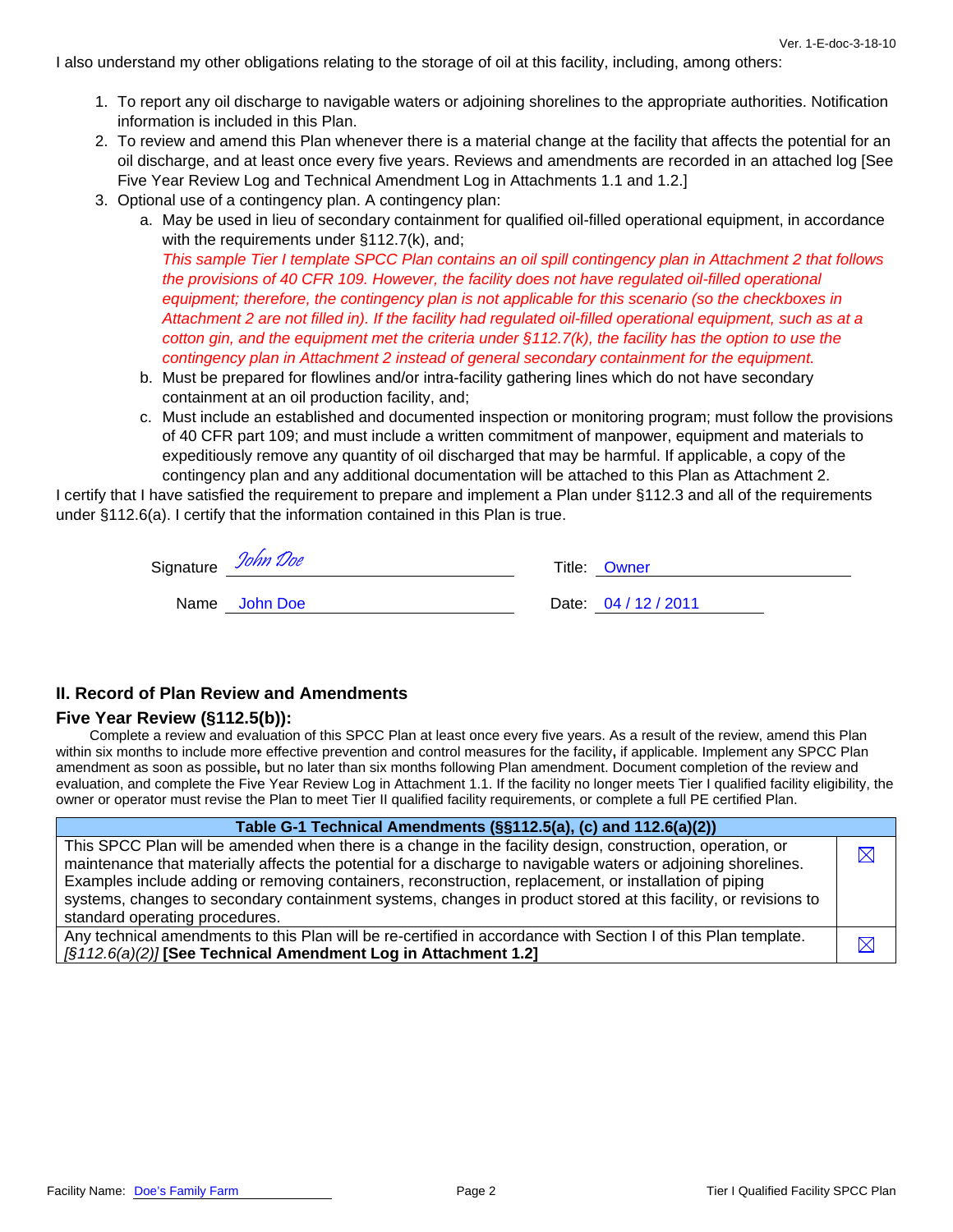### **III. Plan Requirements**

### **1. Oil Storage Containers (§112.7(a)(3)(i)):**

|                                                                                                                              | <b>Table G-2 Oil Storage Containers and Capacities</b> |                                 |             |  |
|------------------------------------------------------------------------------------------------------------------------------|--------------------------------------------------------|---------------------------------|-------------|--|
| This table includes a complete list of all oil storage containers (aboveground containers <sup>a</sup> and completely buried |                                                        |                                 | $\boxtimes$ |  |
| tanks <sup>b</sup> ) with capacity of 55 U.S. gallons or more, unless otherwise exempt from the rule. For mobile/portable    |                                                        |                                 |             |  |
| containers, an estimated number of containers, types of oil, and anticipated capacities are provided.                        |                                                        |                                 |             |  |
| Oil Storage Container (indicate whether<br>aboveground (A) or completely buried (B))                                         | <b>Type of Oil</b>                                     | <b>Shell Capacity (gallons)</b> |             |  |
| A - Horizontal, single wall, cylindrical UL-142                                                                              |                                                        |                                 |             |  |
| steel tank #1 on concrete saddles and pad                                                                                    | Diesel, off-road                                       | 2,500                           |             |  |
| A - Horizontal, single wall, cylindrical UL-142                                                                              |                                                        |                                 |             |  |
| steel tank #2 on concrete saddles and pad                                                                                    | Diesel, on-road                                        | 2,500                           |             |  |
| A - Horizontal, single wall, cylindrical UL-142                                                                              | Gasoline                                               |                                 |             |  |
| steel tank #3 on concrete saddles and pad                                                                                    |                                                        | 500                             |             |  |
| A - Vertical, single wall, cylindrical UL 142 steel                                                                          | Slop oil                                               | 1,200                           |             |  |
| tank #4 on ground                                                                                                            |                                                        |                                 |             |  |
| A - Steel tank mounted on trailer                                                                                            | Diesel, off-road                                       | 500                             |             |  |
| A – Steel tank mounted on pickup truck                                                                                       | Diesel, on-road                                        | 115                             |             |  |
| A – Polyethylene tote #1 (single use)                                                                                        | Motor oil                                              | 250                             |             |  |
| A - Polyethylene tote #2 (single use)                                                                                        | <b>Waste oil</b>                                       | 250                             |             |  |
| $A - Steel$ drum #1 (single use)                                                                                             | <b>Hydraulic oil</b>                                   | 55                              |             |  |
| $A - Steel$ drum #2 (single use)                                                                                             | <b>Lubrication oil</b>                                 | 55                              |             |  |
| A - Steel drum for adjuvant oil                                                                                              | <b>Adjuvant oil</b>                                    | 55                              |             |  |
| B - Horizontal, single wall, cylindrical UL 58 steel<br><b>UST</b>                                                           | <b>Gasoline</b>                                        | 500                             |             |  |
|                                                                                                                              |                                                        |                                 |             |  |
|                                                                                                                              |                                                        |                                 |             |  |
|                                                                                                                              |                                                        |                                 |             |  |
|                                                                                                                              | <b>Total Aboveground Storage Capacity "</b>            | 7980                            | gallons     |  |
|                                                                                                                              | <b>Total Completely Buried Storage Capacity</b>        | 500                             | gallons     |  |

**Facility Total Oil Storage Capacity** 8480 \_\_\_\_\_\_\_\_ gallons

<sup>a</sup> Aboveground storage containers that must be included when calculating total facility oil storage capacity include: tanks and mobile or portable containers; oil-filled operational equipment (e.g. transformers); other oil-filled equipment**,** such as flow-through process equipment. Exempt containers that are not included in the capacity calculation include: any container with a storage capacity of less than 55 gallons of oil; containers used exclusively for wastewater treatment; permanently closed containers; motive power containers; hot-mix asphalt containers; heating oil containers used solely at a single-family residence; and pesticide application equipment or related mix containers.

*Please note that the owner or operator is still responsible to respond to spills from exempt containers and report any spills that reach navigable waters; consequently, the owner or operator may want to consider providing secondary containment for these containers. Facilities with containers not subject to the SPCC rule should consult with local authorities or agencies to determine whether there are regulatory or code requirements, for instance fire and safety codes, that apply to the containers. Also, note that exempt containers and any other object stored in secondary containment structures, e.g., dikes and berm, for tanks regulated by the SPCC rule reduce their containment capacity, increasing the potential for a reportable oil discharge.* 

<sup>b</sup> Although the criteria to determine eligibility for qualified facilities focuses on the aboveground oil storage containers at the facility, the completely buried tanks at a qualified facility are still subject to the rule requirements and must be addressed in the template; however, they are not counted toward the qualified facility applicability threshold.

<sup>c</sup> Counts toward qualified facility applicability threshold.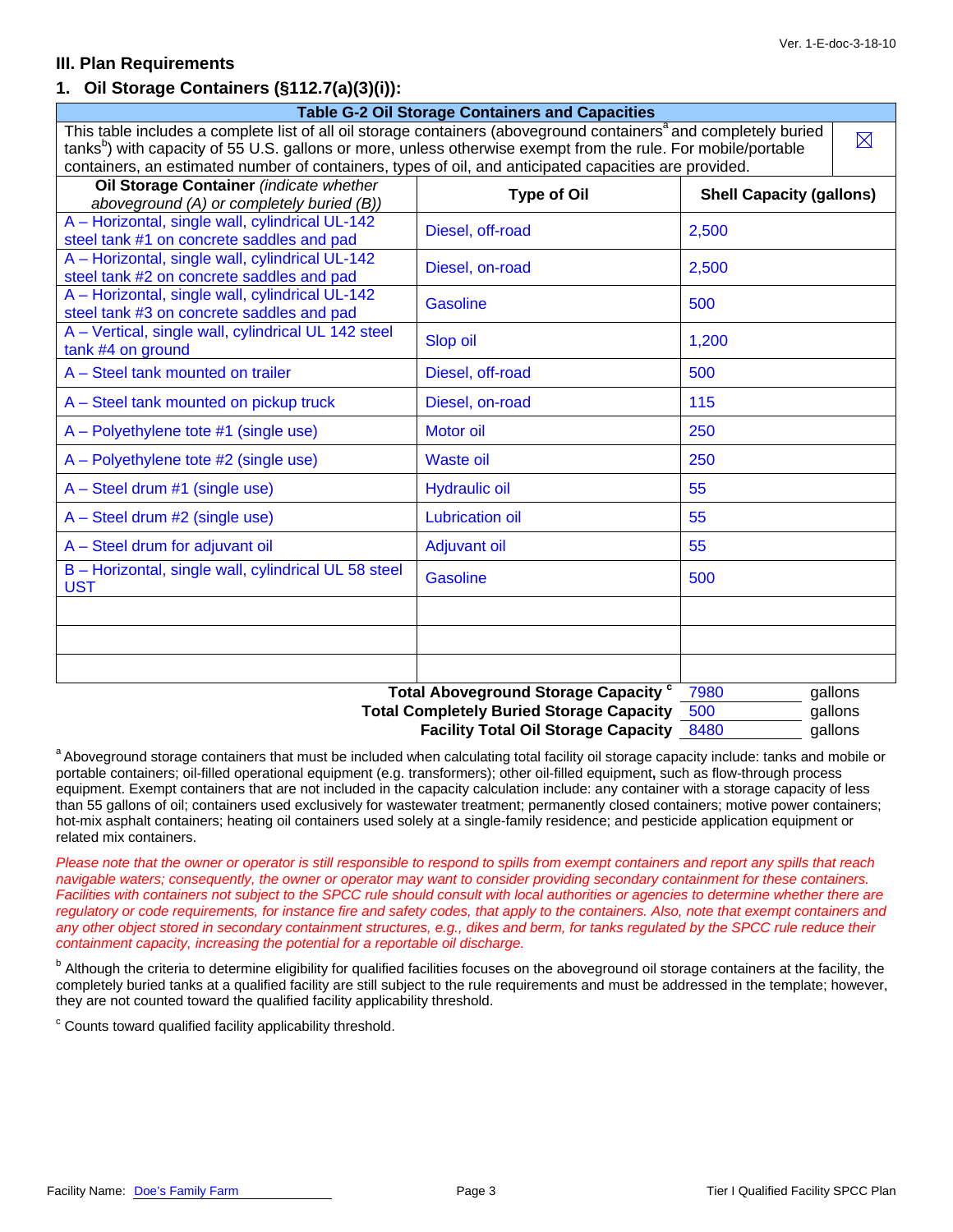$\boxtimes$ 

#### **2. Secondary Containment and Oil Spill Control (§§112.6(a)(3)(i) and (ii), 112.7(c) and 112.9(c)(2)):**

#### **Table G-3 Secondary Containment and Oil Spill Control**

Appropriate secondary containment and/or diversionary structures or equipment<sup>a</sup> is provided for all oil handling containers, equipment, and transfer areas to prevent a discharge to navigable waters or adjoining shorelines. The entire secondary containment system, including walls and floor, is capable of containing oil and is constructed so that any discharge from a primary containment system, such as a tank or pipe, will not escape the containment system before cleanup occurs.

Use one of the following methods of secondary containment or its equivalent: (1) Dikes, berms, or retaining walls sufficiently impervious to contain oil; (2) Curbing; (3) Culverting, gutters, or other drainage systems; (4) Weirs, booms, or other barriers; (5) Spill diversion ponds; (6) Retention ponds; or (7) Sorbent materials.

*Secondary containment structures, e.g., dikes or berms, can be constructed with various materials such as: metal, concrete, earthen materials, liners, asphalt, and other coatings. Although different materials can be used, the material and containment construction must enable the secondary containment structure to prevent discharges to navigable waters or adjoining shorelines. For the secondary containment structure to serve this purpose, it must be able to contain the oil spill until it is cleaned up. Whether it can do this depends primarily on the ability of the containment material to slow down or prevent the flow of the spill through the material, (i.e., the material's imperviousness to the spill). Note that the rule does not specify how to design the secondary containment system to meet the impervious standard. The facility owner or operator determines how best to provide secondary containment based on good industry practices, oil product properties, and other specific factors and conditions at the facility.* 

*Note that EPA considers shop-fabricated double-walled tanks that employ overfill and leak detection measures and are constructed to industry standards as meeting the secondary containment requirements in the SPCC rule. This clarification can be found in EPA Memorandum, Subject: Use of Alternative Secondary Containment Measures at Facilities Regulated under the Oil Pollution Prevention Regulation (40 CFR Part 112), OSWER 9360.8-38, More detailed information on secondary containment, including design and construction, is available in the SPCC Guidance for Regional Inspectors, EPA 550-B-05-001, at http://www.epa.gov/emergencies/content/spcc/spcc\_guidance.htm.*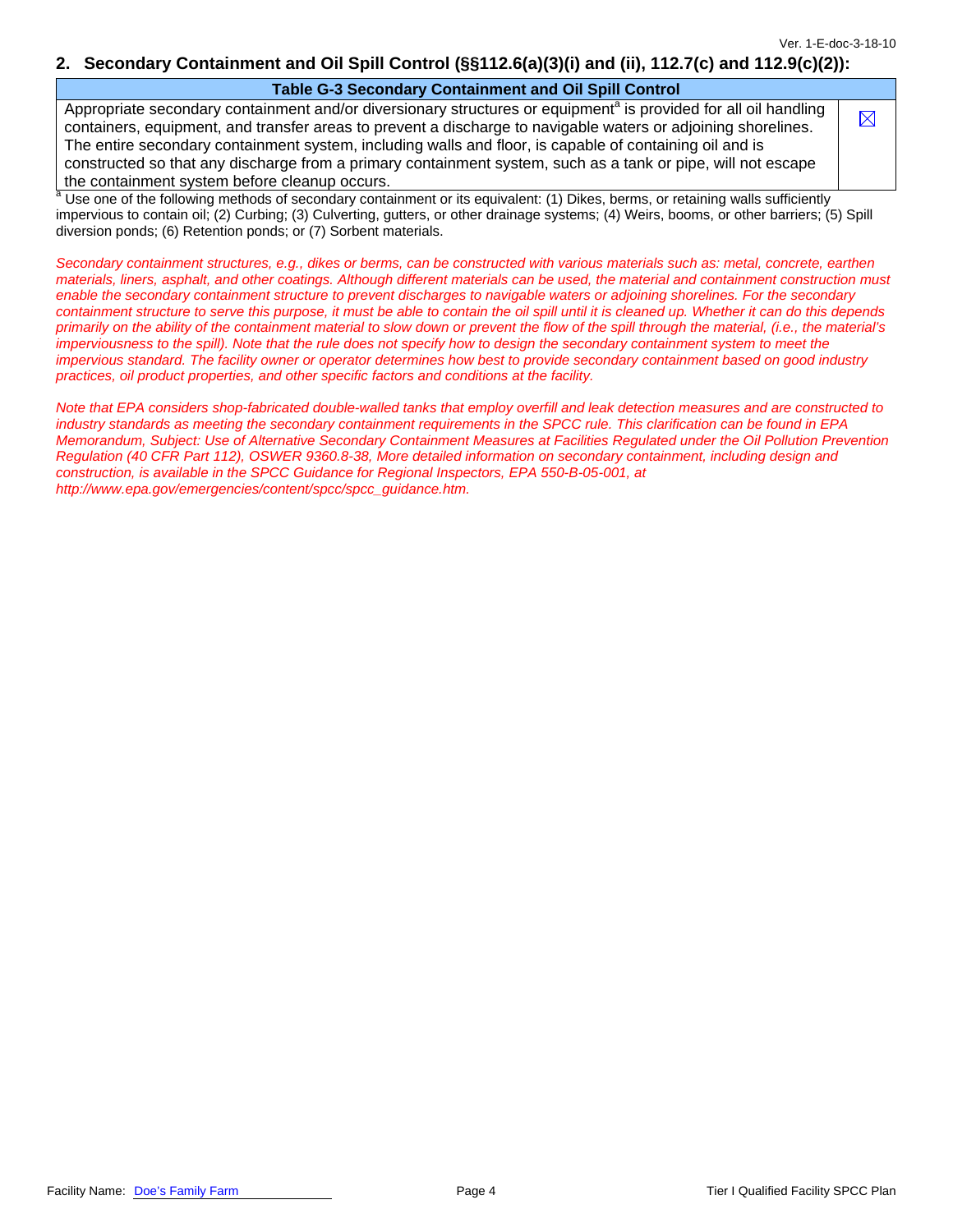Ver. 1-E-doc-3-18-10

Table G-4 below identifies the tanks and containers at the facility with the potential for an oil discharge; the mode of failure; the flow direction and potential quantity of the discharge; and the secondary containment method and containment capacity that is provided.

| Table G-4 Containers with Potential for an Oil Discharge                                                           |                                                                                         |                                               |                                                      |                                              |                                                   |
|--------------------------------------------------------------------------------------------------------------------|-----------------------------------------------------------------------------------------|-----------------------------------------------|------------------------------------------------------|----------------------------------------------|---------------------------------------------------|
| Area                                                                                                               | Type of failure (discharge scenario)                                                    | Potential<br>discharge<br>volume<br>(gallons) | Direction of<br>flow for<br>uncontained<br>discharge | Secondary containment<br>method <sup>a</sup> | Secondary<br>containment<br>capacity<br>(gallons) |
| Bulk Storage Containers and Mobile/Portable Containers <sup>b</sup>                                                |                                                                                         |                                               |                                                      |                                              |                                                   |
| 2,500 gal off-road diesel tank                                                                                     | Tank overfill, fitting leak, seam<br>failure                                            | $10 - 2,500$                                  | <b>South East</b>                                    | Concrete pad and<br>earthen berm             | 6,732                                             |
| 2,500 gal on-road diesel tank                                                                                      | Tank overfill, fitting leak, seam<br>failure                                            | $10 - 2,500$                                  | <b>South East</b>                                    | Concrete pad and<br>earthen berm             | 6,732                                             |
| 500 gal gasoline tank                                                                                              | Tank overfill, fitting leak, seam<br>failure                                            | $10 - 500$                                    | <b>South East</b>                                    | Concrete pad and<br>earthen berm             | 6,732                                             |
| 1,200 gal slop oil tank                                                                                            | Tank overfill, fitting leak, seam<br>failure                                            | $1 - 1,200$                                   | <b>South East</b>                                    | <b>Earthen berm</b>                          | 2,104                                             |
| 500 gal off-road diesel tank on trailer                                                                            | Tank overfill or fitting leak                                                           |                                               | <b>Radial</b>                                        | <b>Spill kit</b>                             | Absorbs up to 25                                  |
| 115 gal on-road diesel tank on pickup truck                                                                        | Tank overfill or fitting leak                                                           |                                               | Radial                                               | <b>Spill kit</b>                             | Absorbs up to 25                                  |
| 250 gal motor oil tote (inside shop)                                                                               | <b>Fitting leak</b>                                                                     | 1                                             | Radial                                               | Spill containment pallet                     | 300                                               |
| 250 gal waste oil tote (inside shop)                                                                               | <b>Tank overfill</b>                                                                    | < 1                                           | <b>Radial</b>                                        | Spill containment pallet                     | 300                                               |
| 55 gal hydraulic oil drum (inside shop)                                                                            | <b>Fitting leak</b>                                                                     | < 1                                           | Radial                                               | Spill containment pallet                     | 66                                                |
| 55 gal lubrication oil drum (inside shop))                                                                         | <b>Fitting leak</b>                                                                     | < 1                                           | Radial                                               | Spill containment pallet                     | 66                                                |
| 55 gal adjuvant oil drum (inside a shed)                                                                           | <b>Fitting leak</b>                                                                     | < 1                                           | Radial                                               | Spill containment pallet                     | 66                                                |
| 500 gal gasoline UST                                                                                               | <b>Tank overfill</b>                                                                    | $2.5 - 15$                                    | <b>South East</b>                                    | Double wall                                  | > 500                                             |
| Oil-filled Operational Equipment (e.g., hydraulic equipment, transformers) <sup>c</sup>                            |                                                                                         |                                               |                                                      |                                              |                                                   |
| <b>None</b>                                                                                                        |                                                                                         |                                               |                                                      |                                              |                                                   |
| Piping, Valves, etc.                                                                                               |                                                                                         |                                               |                                                      |                                              |                                                   |
| Aboveground piping between diesel and<br>gasoline tanks and dispensers                                             | Fitting leak or failure                                                                 | 1                                             | <b>South East</b>                                    | Concrete pad and<br>earthen berm             | 6,732                                             |
| Buried piping between gasoline UST and<br>dispenser                                                                | Fitting leak or failure                                                                 | $\mathbf 1$                                   | <b>Radial below</b><br>ground                        | double wall buried<br>piping                 | Double wall                                       |
| Motor, hydraulic, lubrication, and adjuvant<br>oil dispensing hoses                                                | Fitting leak or failure, hose failure                                                   | < 1                                           | Radial                                               | <b>Spill kit</b>                             | Absorbs up to 25                                  |
| Product Transfer Areas (location where oil is loaded to or from a container, pipe or other piece of equipment.)    |                                                                                         |                                               |                                                      |                                              |                                                   |
| Diesel and gasoline fuel transfer area                                                                             | Receiving tank overfill, fitting leak<br>or failure, fuel transfer hose failure         | $1 - 15$                                      | <b>South East</b>                                    | <b>Spill kit</b>                             | Absorbs up to 25                                  |
| Refueling areas at the personal vehicle<br>gasoline dispenser and UST and in the<br>field near equipment           | Receiving container overfill, fitting<br>leak or failure, fuel transfer hose<br>failure | $1 - 15$                                      | <b>Radial or</b><br><b>South East</b>                | <b>Spill kit</b>                             | Absorbs up to 25                                  |
| Other Oil-Handling Areas or Oil-Filled Equipment (e.g. flow-through process vessels at an oil production facility) |                                                                                         |                                               |                                                      |                                              |                                                   |
| <b>None</b>                                                                                                        |                                                                                         |                                               |                                                      |                                              |                                                   |

<sup>a</sup> Use one of the following methods of secondary containment or its equivalent: (1) Dikes, berms, or retaining walls sufficiently impervious to contain oil; (2) Curbing; (3) Culverting, gutters, or other drainage systems; (4) Weirs, booms, or other barriers; (5) Spill diversion ponds; (6) Retention ponds; or (7) Sorbent materials.

<sup>b</sup> For storage tanks and bulk storage containers, the secondary containment capacity must be at least the capacity of the largest container plus additional capacity to contain rainfall or other precipitation. *Examples of how to calculate the capacity of a secondary containment system are available separately.* 

 $\degree$  For oil-filled operational equipment: Document in the table above if alternative measures to secondary containment (as described in §112.7(k)) are implemented at the facility.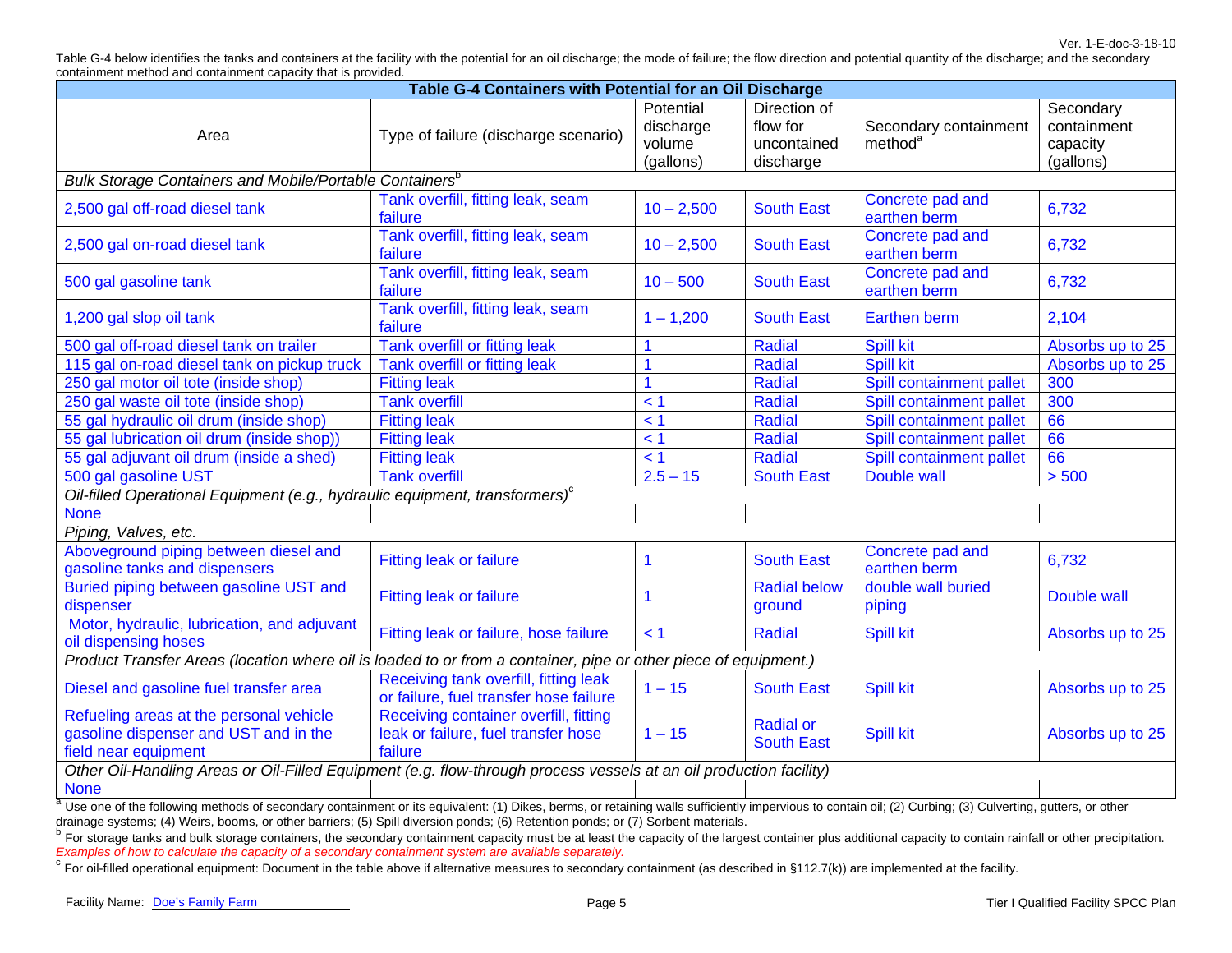### **3. Inspections, Testing, Recordkeeping and Personnel Training (§§112.7(e) and (f), 112.8(c)(6) and (d)(4), 112.9(c)(3), 112.12(c)(6) and (d)(4)):**

| Table G-5 Inspections, Testing, Recordkeeping and Personnel Training                                                                                                                                                                                                                                                                                                                                                                                                                                                                                                                                                                                                                                                                                                                                                                                                                                                                                                                                                                                                  |  |             |  |
|-----------------------------------------------------------------------------------------------------------------------------------------------------------------------------------------------------------------------------------------------------------------------------------------------------------------------------------------------------------------------------------------------------------------------------------------------------------------------------------------------------------------------------------------------------------------------------------------------------------------------------------------------------------------------------------------------------------------------------------------------------------------------------------------------------------------------------------------------------------------------------------------------------------------------------------------------------------------------------------------------------------------------------------------------------------------------|--|-------------|--|
| An inspection and/or testing program is implemented for all aboveground bulk storage containers and piping at<br>this facility. $[\S \S 112.8(c)(6)$ and (d)(4), 112.9(c)(3), 112.12(c)(6) and (d)(4)]                                                                                                                                                                                                                                                                                                                                                                                                                                                                                                                                                                                                                                                                                                                                                                                                                                                                |  | $\boxtimes$ |  |
| The following is a description of the inspection and/or testing program (e.g. reference to industry standard utilized,<br>scope, frequency, method of inspection or test, and person conducting the inspection) for all aboveground bulk storage<br>containers and piping at this facility:                                                                                                                                                                                                                                                                                                                                                                                                                                                                                                                                                                                                                                                                                                                                                                           |  |             |  |
| An assigned knowledgeable farm employee does periodic visual inspections of the farm's aboveground oil storage<br>1)<br>containers, including all aboveground container piping using Attachment 3.1 to document inspections; records of<br>inspections consist of the monthly inspection checklist and the annual inspection checklist in the Steel Tank<br>Institute (STI) SP001 inspection standard. Visual inspections of oil storage containers follow the inspection<br>schedule in Attachment 3.2 of this plan. The assigned farm employee also conducts monthly tank gauging of the<br>gasoline UST and interstitial monitoring of the buried transfer piping between the UST and the dispenser and<br>documents the monthly monitoring in Attachment 3.1. In addition, hydrostatic testing of the UST and buried piping<br>will be conducted by a tester licensed by the state at least every five years and at time of installation, modification,<br>construction, relocation, or replacement. Such leak testing will also be documented in Attachment 3.1. |  |             |  |
| The liquid level gauges on the off-road diesel, on-road diesel, and gasoline ASTs are also adjusted, tested, and<br>2)<br>inspected monthly following the gauge manufacturer's procedures by the assigned farm worker; Attachment 3.1<br>documents these inspections.                                                                                                                                                                                                                                                                                                                                                                                                                                                                                                                                                                                                                                                                                                                                                                                                 |  |             |  |
| An assigned knowledgeable farm employee also visually inspects the dispensers at the Fuel Transfer Area for<br>3)<br>indications of deterioration and discharges, including the transfer hoses and fittings, at least monthly.                                                                                                                                                                                                                                                                                                                                                                                                                                                                                                                                                                                                                                                                                                                                                                                                                                        |  |             |  |
| Farm workers inspect the earthen berm containments on a weekly basis for signs of deterioration, discharges<br>4)<br>(leaking tanks or piping), or accumulation of oil. In addition, farm workers inspect the berm containments after any<br>heavy rainfall. These inspections are documented in Attachment 3.1. As the berm containments do not have drains,<br>the collected rain is pumped from the berm containments by using a portable pump but only after the inspection<br>shows that there is no oil or oil sheen present. If oil or oil sheen is detected on rainwater in the berm, then oily<br>rainwater is pumped into the 250-gal waste oil tote for disposal by the waste oil hauler contractor or the contractor<br>is requested to remove the oily rainwater in the berm contents for disposal. Each drainage activity is recorded in<br>Attachment 3.3. Record keeping for disposal of waste oil or oil-contaminated water accumulated in the berm area is<br>in Attachment 3.3 of this plan.                                                       |  |             |  |
| If employee encounters a spill during an inspection of the oil storage or transfer equipment, the employee will<br>5)<br>immediately take the necessary actions outlined in Table G-7.                                                                                                                                                                                                                                                                                                                                                                                                                                                                                                                                                                                                                                                                                                                                                                                                                                                                                |  |             |  |
| Inspections, tests, and records are conducted in accordance with written procedures developed for the facility.<br>Records of inspections and tests kept under usual and customary business practices will suffice for purposes of<br>this paragraph. $[§112.7(e)]$                                                                                                                                                                                                                                                                                                                                                                                                                                                                                                                                                                                                                                                                                                                                                                                                   |  | $\boxtimes$ |  |
| A record of the inspections and tests are kept at the facility or with the SPCC Plan for a period of three years.<br>[§112.7(e)] [See Inspection Log and Schedule in Attachment 3.1]                                                                                                                                                                                                                                                                                                                                                                                                                                                                                                                                                                                                                                                                                                                                                                                                                                                                                  |  | $\boxtimes$ |  |
| Inspections and tests are signed by the appropriate supervisor or inspector. $\sqrt{(3112.7(e))}$                                                                                                                                                                                                                                                                                                                                                                                                                                                                                                                                                                                                                                                                                                                                                                                                                                                                                                                                                                     |  | $\boxtimes$ |  |
| Personnel, training, and discharge prevention procedures [§112.7(f)]                                                                                                                                                                                                                                                                                                                                                                                                                                                                                                                                                                                                                                                                                                                                                                                                                                                                                                                                                                                                  |  |             |  |
| Oil-handling personnel are trained in the operation and maintenance of equipment to prevent discharges;<br>discharge procedure protocols; applicable pollution control laws, rules, and regulations; general facility<br>operations; and, the contents of the facility SPCC Plan. [§112.7(f)]                                                                                                                                                                                                                                                                                                                                                                                                                                                                                                                                                                                                                                                                                                                                                                         |  | $\boxtimes$ |  |
| A person who reports to facility management is designated and accountable for discharge prevention.<br>$\sqrt{3112.7(f)}$                                                                                                                                                                                                                                                                                                                                                                                                                                                                                                                                                                                                                                                                                                                                                                                                                                                                                                                                             |  | $\boxtimes$ |  |
| Name/Title: James Johnson /Production Manager                                                                                                                                                                                                                                                                                                                                                                                                                                                                                                                                                                                                                                                                                                                                                                                                                                                                                                                                                                                                                         |  |             |  |
| Discharge prevention briefings are conducted for oil-handling personnel annually to assure adequate<br>understanding of the SPCC Plan for that facility. Such briefings highlight and describe past reportable<br>discharges or failures, malfunctioning components, and any recently developed precautionary measures.<br>$\sqrt{5112.7(f)}$<br>[See Oil-handling Personnel Training and Briefing Log in Attachment 3.4]                                                                                                                                                                                                                                                                                                                                                                                                                                                                                                                                                                                                                                             |  | $\boxtimes$ |  |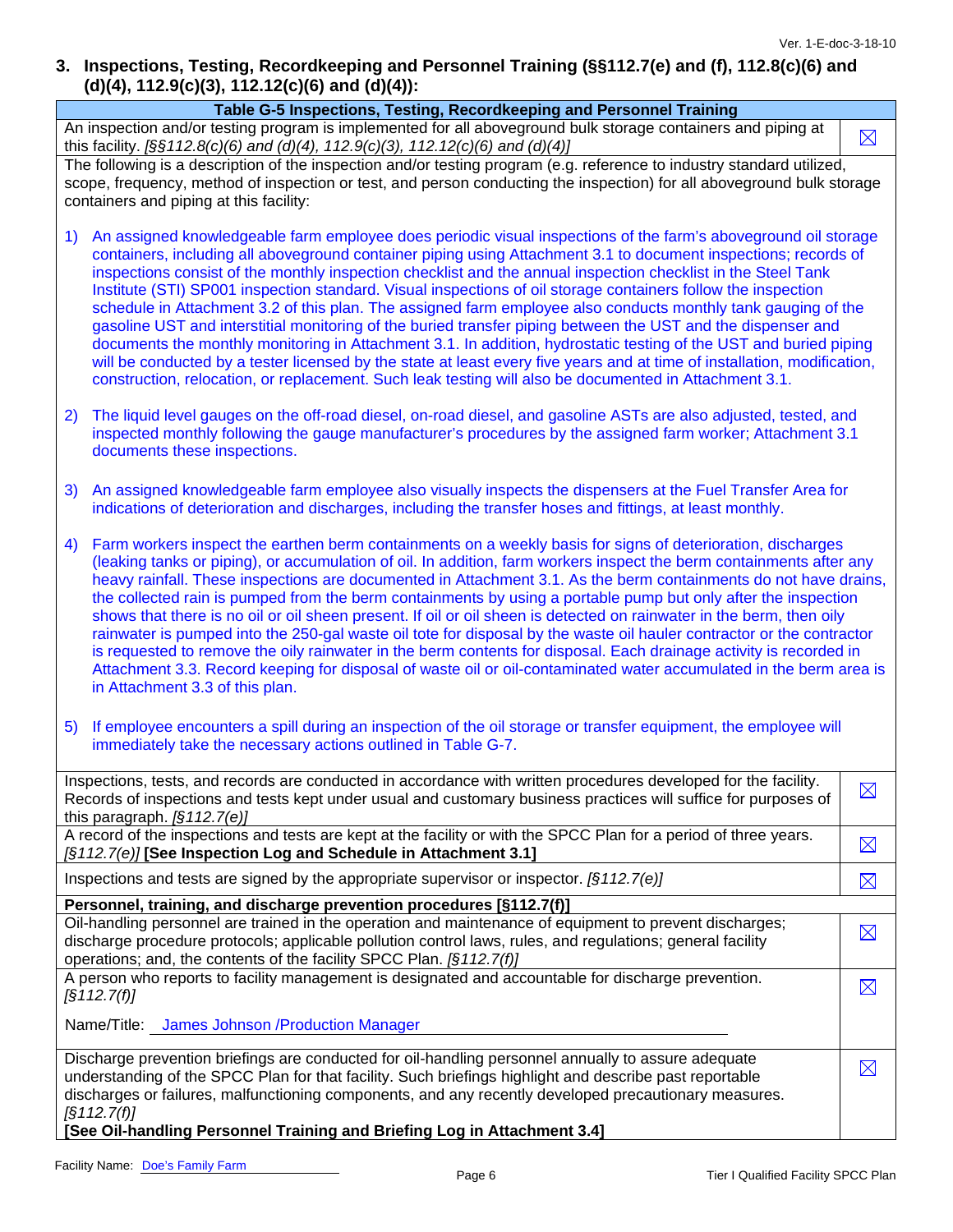### **4. Security (excluding oil production facilities) §112.7(g):**

| r. Occarity (cholading on production launtics) 3114.1(g).                                                                                                                                                                                                                                                                                                                                                                                       |             |
|-------------------------------------------------------------------------------------------------------------------------------------------------------------------------------------------------------------------------------------------------------------------------------------------------------------------------------------------------------------------------------------------------------------------------------------------------|-------------|
| Table G-6 Implementation and Description of Security Measures                                                                                                                                                                                                                                                                                                                                                                                   |             |
| Security measures are implemented at this facility to prevent unauthorized access to oil handling, processing,<br>and storage area.                                                                                                                                                                                                                                                                                                             | $\boxtimes$ |
| The following is a description of how you secure and control access to the oil handling, processing and storage areas;<br>secure master flow and drain valves; prevent unauthorized access to starter controls on oil pumps; secure out-of-<br>service and loading/unloading connections of oil pipelines; address the appropriateness of security lighting to both<br>prevent acts of vandalism and assist in the discovery of oil discharges: |             |
| The residence in the farm's main area is about 200 yards away with a full view of the fuel storage and transfer area.<br>1)<br>If there was a spill, we would be close by to smell the fuel.                                                                                                                                                                                                                                                    |             |
| Tank fill pipes are capped and locked when not in use; these tanks do not have drain valves.<br>2)<br>Fuel dispensers and their pump control switches are locked when not in use.<br>3)                                                                                                                                                                                                                                                         |             |
| The drums and totes are located in the shop, which is locked when not in use.<br>4)                                                                                                                                                                                                                                                                                                                                                             |             |
| Motion-activated lights are mounted above the entrance to the shop and at the fuel storage and transfer area next<br>5)<br>to the tank berm. We can see the lights from the house and when they come on, we check to see if there are<br>trespassers or problems with the equipment.                                                                                                                                                            |             |
| Fuel nurse tank and the pick-up truck with tank are parked in a shed, which is locked when they are not in use.<br>6)                                                                                                                                                                                                                                                                                                                           |             |
|                                                                                                                                                                                                                                                                                                                                                                                                                                                 |             |
|                                                                                                                                                                                                                                                                                                                                                                                                                                                 |             |
|                                                                                                                                                                                                                                                                                                                                                                                                                                                 |             |
|                                                                                                                                                                                                                                                                                                                                                                                                                                                 |             |
|                                                                                                                                                                                                                                                                                                                                                                                                                                                 |             |
|                                                                                                                                                                                                                                                                                                                                                                                                                                                 |             |
|                                                                                                                                                                                                                                                                                                                                                                                                                                                 |             |

### **5. Emergency Procedures and Notifications (§112.7(a)(3)(iv) and 112.7(a)(5)):**

#### **Table G-7 Description of Emergency Procedures and Notifications**

The following is a description of the immediate actions to be taken by facility personnel in the event of a discharge to navigable waters or adjoining shorelines *[§112.7(a)(3)(iv) and 112.7(a)(5)]*:

- 1) Shutdown pumping in event of a spill during fuel transfer operation.
- 2) Eliminate potential sources of ignition such as open flames or sparks.
- 3) If possible, safe, and trained to do so, identify and secure source of the discharge and contain the discharge with sorbents, sandbags, or other material from the spill kits.
	- a. The main spill kit is in the area opposite the fuel dispensers at the fuel storage and transfer area.
	- b. A spill kit is in the shop.
	- c. Each shed has a spill kit.
	- d. A spill kit is in the nurse tank truck cab and on the nurse tank trailer.

4) Contact regulatory authorities and other response personnel and organizations (see subsection 6).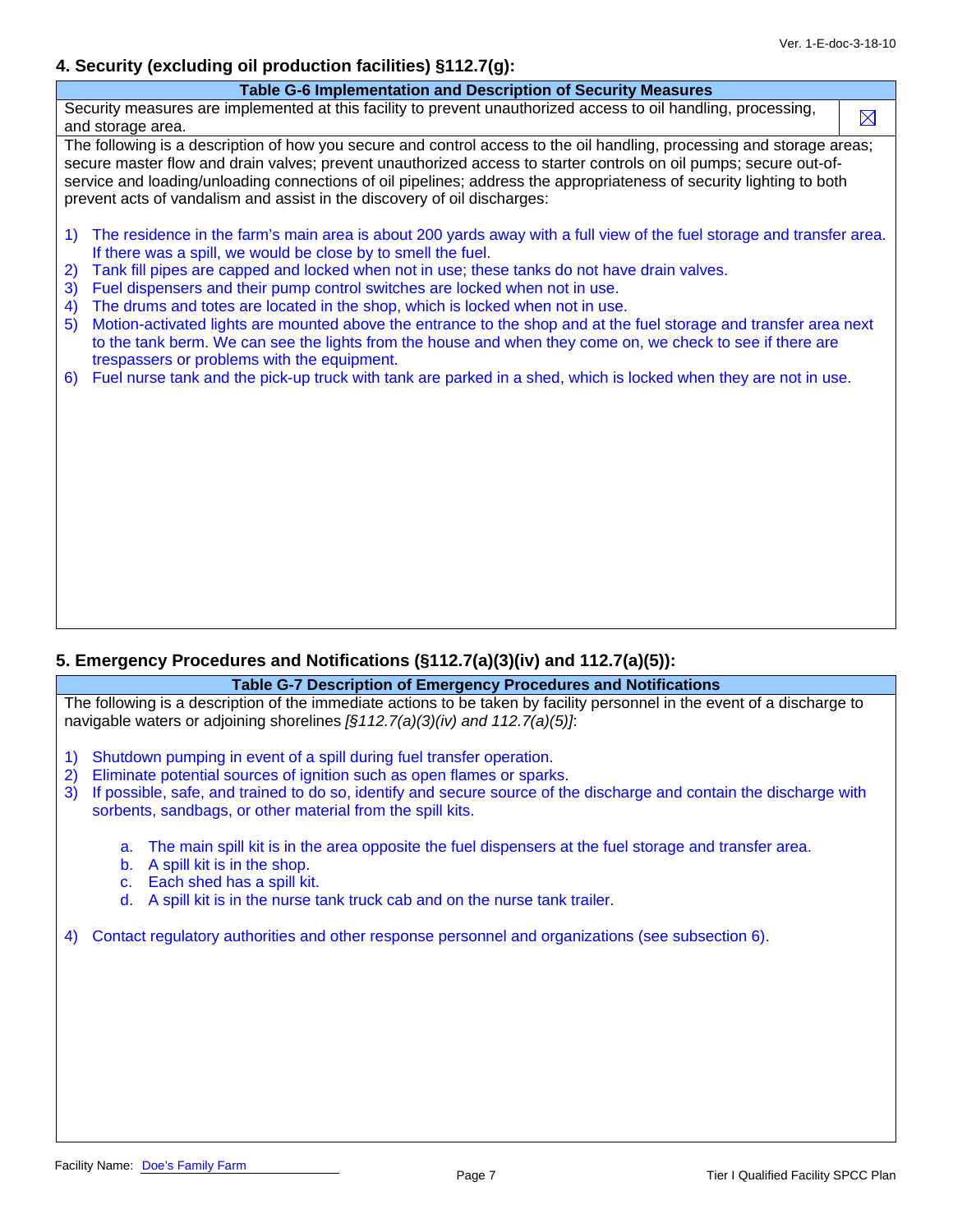# **6. Contact List (§112.7(a)(3)(vi)):**

| <b>Table G-8 Contact List</b>                                                                                                                                                                                                                                                                                                                                                                                                                                                                                                                                                                         |                                                   |  |  |  |
|-------------------------------------------------------------------------------------------------------------------------------------------------------------------------------------------------------------------------------------------------------------------------------------------------------------------------------------------------------------------------------------------------------------------------------------------------------------------------------------------------------------------------------------------------------------------------------------------------------|---------------------------------------------------|--|--|--|
| <b>Contact Organization / Person</b>                                                                                                                                                                                                                                                                                                                                                                                                                                                                                                                                                                  | <b>Telephone Number</b>                           |  |  |  |
| National Response Center (NRC)                                                                                                                                                                                                                                                                                                                                                                                                                                                                                                                                                                        | 1-800-424-8802                                    |  |  |  |
| Cleanup Contractor(s)                                                                                                                                                                                                                                                                                                                                                                                                                                                                                                                                                                                 |                                                   |  |  |  |
| WP Company (Waste Oil Disposal Contractor)                                                                                                                                                                                                                                                                                                                                                                                                                                                                                                                                                            | 870-555-8000                                      |  |  |  |
| Owners or operators of SPCC-regulated facilities are not<br>required to have signed contracts or agreements with<br>cleanup contractors under the SPCC rule. Although no<br>formal written agreement to respond is required by the<br>SPCC rule, the owner or operator must identify phone<br>numbers for the facility response coordinator, National<br>Response Center, cleanup contractors with whom you have<br>an agreement for response, and all appropriate Federal,<br>State, and local agencies who must be contacted in case of<br>a discharge to navigable waters or adjoining shorelines. |                                                   |  |  |  |
| <b>Key Facility Personnel</b><br>Designated Person Accountable for Discharge Prevention:                                                                                                                                                                                                                                                                                                                                                                                                                                                                                                              |                                                   |  |  |  |
| <b>James Johnson, Production Manager</b>                                                                                                                                                                                                                                                                                                                                                                                                                                                                                                                                                              | Office: 870-555-1651                              |  |  |  |
|                                                                                                                                                                                                                                                                                                                                                                                                                                                                                                                                                                                                       | Emergency: 123-456-7890 (cell phone)              |  |  |  |
|                                                                                                                                                                                                                                                                                                                                                                                                                                                                                                                                                                                                       | Office:                                           |  |  |  |
|                                                                                                                                                                                                                                                                                                                                                                                                                                                                                                                                                                                                       | Emergency:                                        |  |  |  |
|                                                                                                                                                                                                                                                                                                                                                                                                                                                                                                                                                                                                       | Office:                                           |  |  |  |
|                                                                                                                                                                                                                                                                                                                                                                                                                                                                                                                                                                                                       | Emergency:                                        |  |  |  |
|                                                                                                                                                                                                                                                                                                                                                                                                                                                                                                                                                                                                       | Office:                                           |  |  |  |
|                                                                                                                                                                                                                                                                                                                                                                                                                                                                                                                                                                                                       | Emergency:                                        |  |  |  |
| <b>State Oil Pollution Control Agencies</b><br>Department of Emergency Management (ADEM),<br>AR Department of Environmental Quality (ADEQ)                                                                                                                                                                                                                                                                                                                                                                                                                                                            | 1-800-322-4012                                    |  |  |  |
| Other State, Federal, and Local Agencies<br><b>EPA Region VI</b>                                                                                                                                                                                                                                                                                                                                                                                                                                                                                                                                      | Office: 214-665-6701<br>Emergency: 1-866-372-7745 |  |  |  |
| <b>Arkansas County Office of Emergency Management</b>                                                                                                                                                                                                                                                                                                                                                                                                                                                                                                                                                 | 870-673-3730                                      |  |  |  |
| <b>Local Fire Department</b>                                                                                                                                                                                                                                                                                                                                                                                                                                                                                                                                                                          | 911                                               |  |  |  |
| <b>Local Police Department</b>                                                                                                                                                                                                                                                                                                                                                                                                                                                                                                                                                                        | 911                                               |  |  |  |
| Hospital<br>Mercy General Hospital 1221 Franklin Blvd.,<br>Stuttgart, AR 72160-3000                                                                                                                                                                                                                                                                                                                                                                                                                                                                                                                   | 870-555-1112                                      |  |  |  |
| Other Contact References (e.g., downstream water intakes<br>or neighboring facilities)                                                                                                                                                                                                                                                                                                                                                                                                                                                                                                                |                                                   |  |  |  |
| Steven T. Barney, Daily Dairy Farm                                                                                                                                                                                                                                                                                                                                                                                                                                                                                                                                                                    | 870-555-6770 (Office)                             |  |  |  |
| Sharon Fields, Fields Farm                                                                                                                                                                                                                                                                                                                                                                                                                                                                                                                                                                            | 870-555-0069 (Office), 870-555-4107 (Cell)        |  |  |  |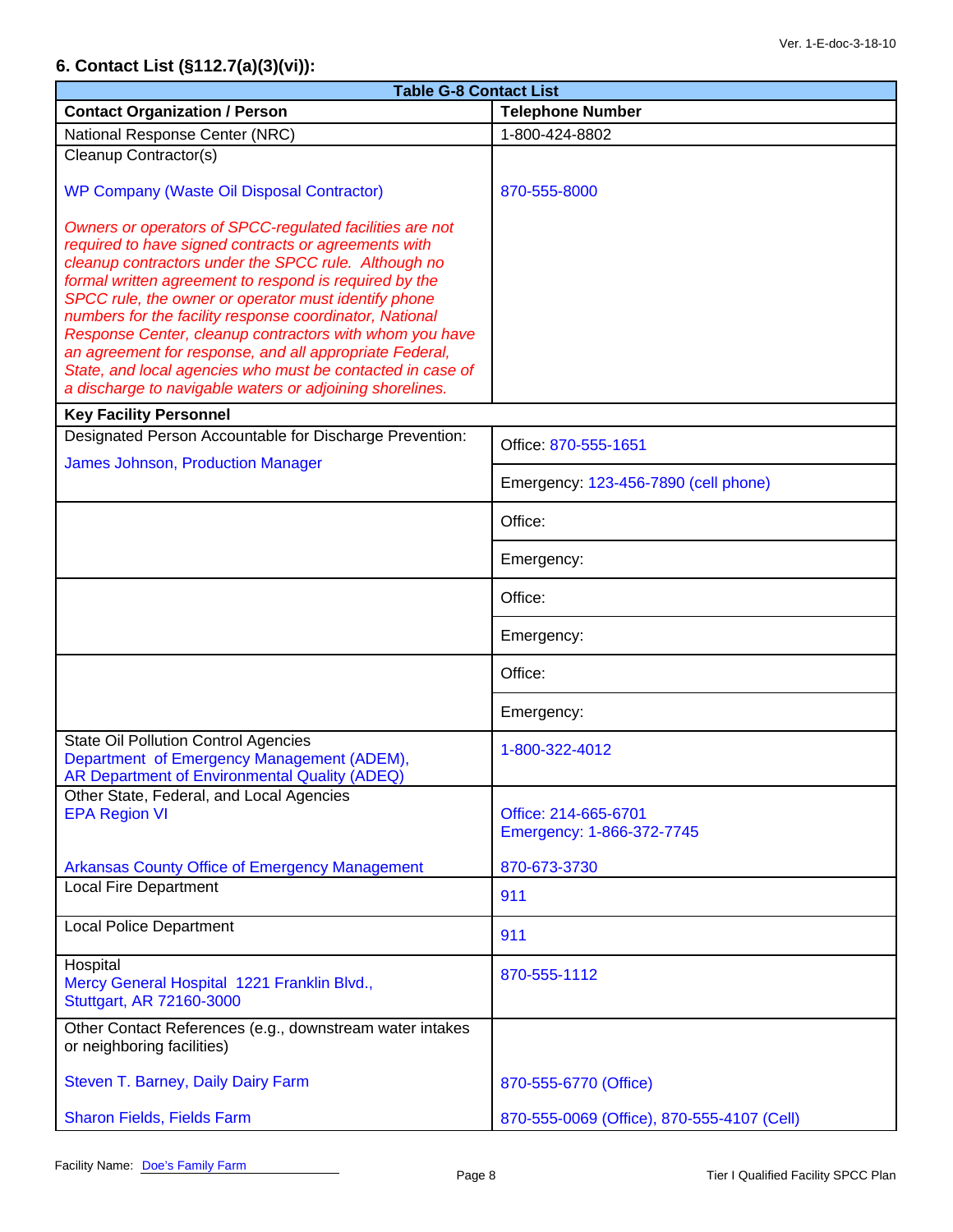### **7. NRC Notification Procedure (§112.7(a)(4) and (a)(5)):**

| <b>Table G-9 NRC Notification Procedure</b>                                                                                                                                                                                                                                                                                                                             |                                                                                                                                                                                                                                                                                                                                               |             |  |
|-------------------------------------------------------------------------------------------------------------------------------------------------------------------------------------------------------------------------------------------------------------------------------------------------------------------------------------------------------------------------|-----------------------------------------------------------------------------------------------------------------------------------------------------------------------------------------------------------------------------------------------------------------------------------------------------------------------------------------------|-------------|--|
| In the event of a discharge of oil to navigable waters or adjoining shorelines, the following information identified<br>in Attachment 4 will be provided to the National Response Center immediately following identification of a<br>discharge to navigable waters or adjoining shorelines [See Discharge Notification Form in Attachment 4]:<br>$\sqrt{3112.7(a)(4)}$ |                                                                                                                                                                                                                                                                                                                                               | $\boxtimes$ |  |
| The exact address or location and phone<br>$\bullet$<br>number of the facility;<br>Date and time of the discharge;<br>$\bullet$<br>Type of material discharged;<br>Estimate of the total quantity discharged;<br>Estimate of the quantity discharged to navigable<br>waters:<br>Source of the discharge;                                                                | Description of all affected media;<br>Cause of the discharge;<br>Any damages or injuries caused by the discharge;<br>Actions being used to stop, remove, and mitigate the<br>effects of the discharge;<br>Whether an evacuation may be needed; and<br>$\bullet$<br>Names of individuals and/or organizations who have<br>also been contacted. |             |  |

### **8. SPCC Spill Reporting Requirements (Report within 60 days) (§112.4):**

Submit information to the EPA Regional Administrator (RA) and the appropriate agency or agencies in charge of oil pollution control activities in the State in which the facility is located within 60 days from one of the following discharge events:

A single discharge of more than 1,000 U.S. gallons of oil to navigable waters or adjoining shorelines or Two discharges to navigable waters or adjoining shorelines each more than 42 U.S. gallons of oil occurring within any twelve month period

*You must submit the following information to the RA (Region VI)*

- (1) Name of the facility;
- (2) Your name;
- (3) Location of the facility;
- (4) Maximum storage or handling capacity of the facility and normal daily throughput;
- (5) Corrective action and countermeasures you have taken, including a description of equipment repairs and replacements;
- (6) An adequate description of the facility, including maps, flow diagrams, and topographical maps, as necessary;
- (7) The cause of the reportable discharge, including a failure analysis of the system or subsystem in which the failure occurred; and
- (8) Additional preventive measures you have taken or contemplated to minimize the possibility of recurrence
- (9) Such other information as the Regional Administrator may reasonably require pertinent to the Plan or discharge

#### \* \* \* \* \*

# **NOTE: Complete one of the following sections (A, B or C)**

# **as appropriate for the facility type.**

*Note that notifying the NRC of oil discharges and reporting specified oil spill information to the EPA Regional Administrator are two different requirements. 40 CFR part 110, Discharge of Oil regulation, requires any person in charge of a facility or vessel that discharges a reportable harmful quantity of oil to immediately notify the NRC of the discharge. The rule identifies a harmful quantity as one that violates applicable water quality standards; or causes a film or sheen upon or discoloration of the surface of the water or adjoining shorelines or cause a sludge or emulsion to be deposited beneath the surface of the water or upon adjoining shorelines (see subsection 7 above). In addition, a facility regulated by the SPCC rule must report specific discharge information to the EPA when the facility has certain types of reportable discharges as prescribed in the rule (see Item 8 above).* 

*This sample plan does not include Sections B and C. These sections are not applicable to the farm addressed in this sample plan.*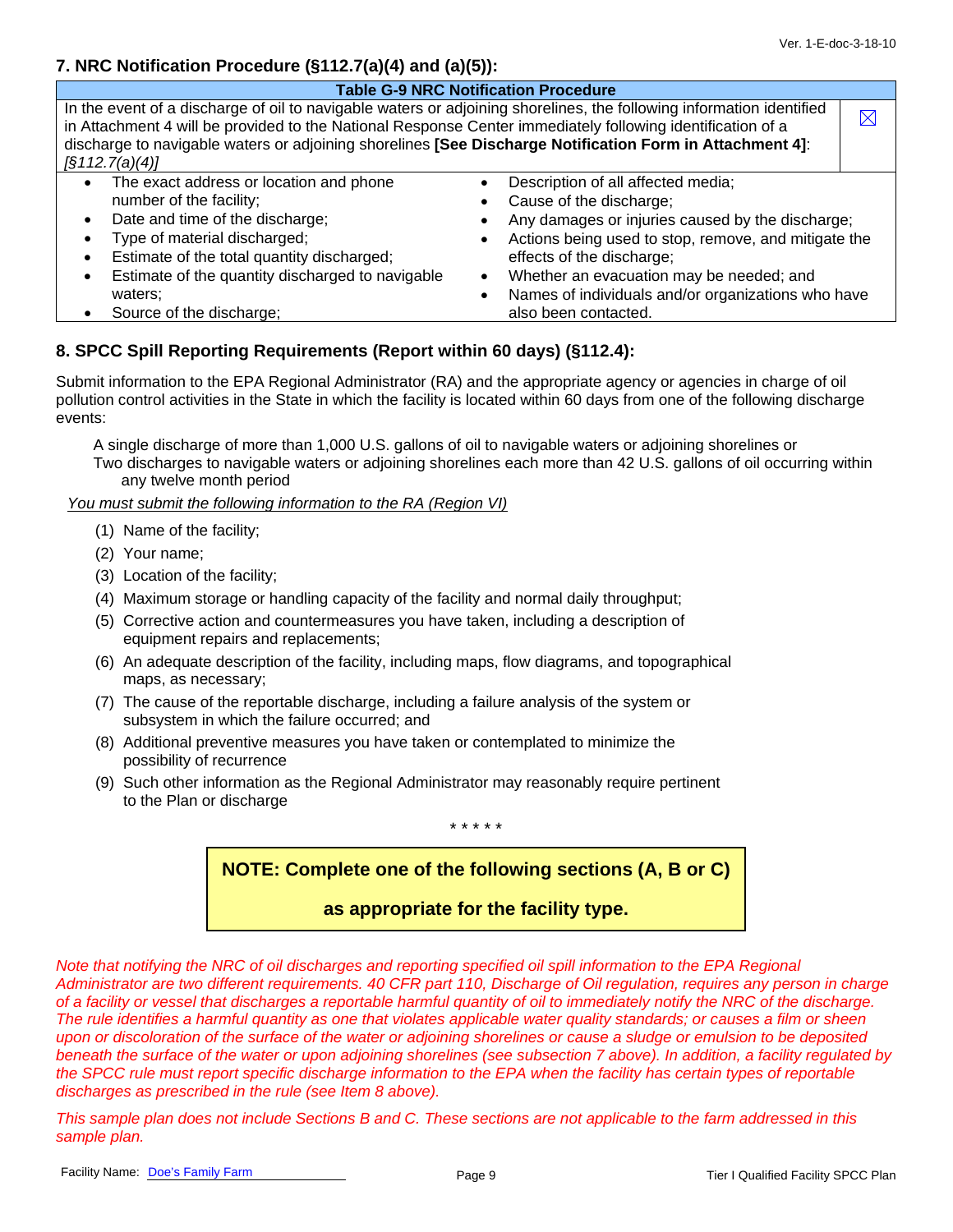# **A. Onshore Facilities (excluding production) (§§112.8(b) through (d), 112.12(b) through (d)):**

The owner or operator must meet the general rule requirements as well as requirements under this section. Note that not all provisions may be applicable to all owners/operators. For example, a facility may not maintain completely buried metallic storage tanks installed after January 10, 1974, and thus would not have to abide by requirements in §§112.8(c)(4) and 112.12(c)(4), listed below. In cases where a provision is not applicable, write "N/A".

| Table G-10 General Rule Requirements for Onshore Facilities                                                                                                                                                                                                                                                                                                                                                                                                                          |             | N/A            |
|--------------------------------------------------------------------------------------------------------------------------------------------------------------------------------------------------------------------------------------------------------------------------------------------------------------------------------------------------------------------------------------------------------------------------------------------------------------------------------------|-------------|----------------|
| Drainage from diked storage areas is restrained by valves to prevent a discharge into the drainage<br>system or facility effluent treatment system, except where facility systems are designed to control such<br>discharge. Diked areas may be emptied by pumps or ejectors that must be manually activated after<br>inspecting the condition of the accumulation to ensure no oil will be discharged. $\frac{56112.8(b)}{1}$ and                                                   | $\boxtimes$ | $\Box$         |
| 112.12(b)(1)<br>Valves of manual, open-and-closed design are used for the drainage of diked areas. [§§112.8(b)(2) and                                                                                                                                                                                                                                                                                                                                                                |             |                |
| 112.12(b)(2)                                                                                                                                                                                                                                                                                                                                                                                                                                                                         | П           | $\boxtimes$    |
| The containers at the facility are compatible with materials stored and conditions of storage such as<br>pressure and temperature. [§§112.8(c)(1) and 112.12(c)(1)]                                                                                                                                                                                                                                                                                                                  | $\boxtimes$ | $\Box$         |
| Secondary containment for the bulk storage containers (including mobile/portable oil storage containers)<br>holds the capacity of the largest container plus additional capacity to contain precipitation. Mobile or<br>portable oil storage containers are positioned to prevent a discharge as described in §112.1(b).<br>$\left[\S 1 12.6(a)(3)(ii)\right]$                                                                                                                       | $\boxtimes$ | $\Box$         |
| If uncontaminated rainwater from diked areas drains into a storm drain or open watercourse the following<br>procedures will be implemented at the facility: [§§112.8(c)(3) and 112.12(c)(3)]                                                                                                                                                                                                                                                                                         |             |                |
| Bypass valve is normally sealed closed<br>$\bullet$                                                                                                                                                                                                                                                                                                                                                                                                                                  | $\Box$      | $\boxtimes$    |
| Retained rainwater is inspected to ensure that its presence will not cause a discharge to<br>$\bullet$<br>navigable waters or adjoining shorelines                                                                                                                                                                                                                                                                                                                                   | $\boxtimes$ | $\Box$         |
| Bypass valve is opened and resealed under responsible supervision<br>$\bullet$                                                                                                                                                                                                                                                                                                                                                                                                       | $\Box$      | $\boxtimes$    |
| Adequate records of drainage are kept [See Dike Drainage Log in Attachment 3.3]<br>$\bullet$                                                                                                                                                                                                                                                                                                                                                                                         | $\boxtimes$ | $\Box$         |
| For completely buried metallic tanks installed on or after January 10, 1974 at this facility $\frac{1}{2}\frac{1}{2}\frac{3}{2}\frac{2}{6}$<br>and 112.12(c)(4)]:<br>Tanks have corrosion protection with coatings or cathodic protection compatible with local soil                                                                                                                                                                                                                 | $\boxtimes$ | $\mathbb{R}^n$ |
| conditions.                                                                                                                                                                                                                                                                                                                                                                                                                                                                          |             |                |
| Regular leak testing is conducted.                                                                                                                                                                                                                                                                                                                                                                                                                                                   | $\boxtimes$ | $\Box$         |
| For partially buried or bunkered metallic tanks $[§112.8(c)(5)$ and $§112.12(c)(5)$ .                                                                                                                                                                                                                                                                                                                                                                                                |             |                |
| Tanks have corrosion protection with coatings or cathodic protection compatible with local soil<br>$\bullet$<br>conditions.                                                                                                                                                                                                                                                                                                                                                          | П           | $\boxtimes$    |
| Each aboveground bulk container is tested or inspected for integrity on a regular schedule and whenever<br>material repairs are made. Scope and frequency of the inspections and inspector qualifications are in<br>accordance with industry standards. Container supports and foundations are regularly inspected.<br>[See Inspection Log and Schedule and Bulk Storage Container Inspection Schedule in                                                                            | $\boxtimes$ | $\Box$         |
| Attachments 3.1 and 3.2] [§112.8(c)(6) and §112.12(c)(6)(i)]<br>Outsides of bulk storage containers are frequently inspected for signs of deterioration, discharges, or                                                                                                                                                                                                                                                                                                              |             |                |
| accumulation of oil inside diked areas. [See Inspection Log and Schedule in Attachment 3.1]<br>$\sqrt{S}\$ 112.8(c)(6) and 112.12(c)(6)]                                                                                                                                                                                                                                                                                                                                             | $\boxtimes$ | $\Box$         |
| For bulk storage containers that are subject to 21 CFR part 110 which are shop-fabricated, constructed of<br>austenitic stainless steel, elevated and have no external insulation, formal visual inspection is conducted<br>on a regular schedule. Appropriate qualifications for personnel performing tests and inspections are<br>documented. [See Inspection Log and Schedule and Bulk Storage Container Inspection Schedule<br>in Attachments 3.1 and 3.2] $[§112.12(c)(6)(ii)]$ | $\Box$      | $\boxtimes$    |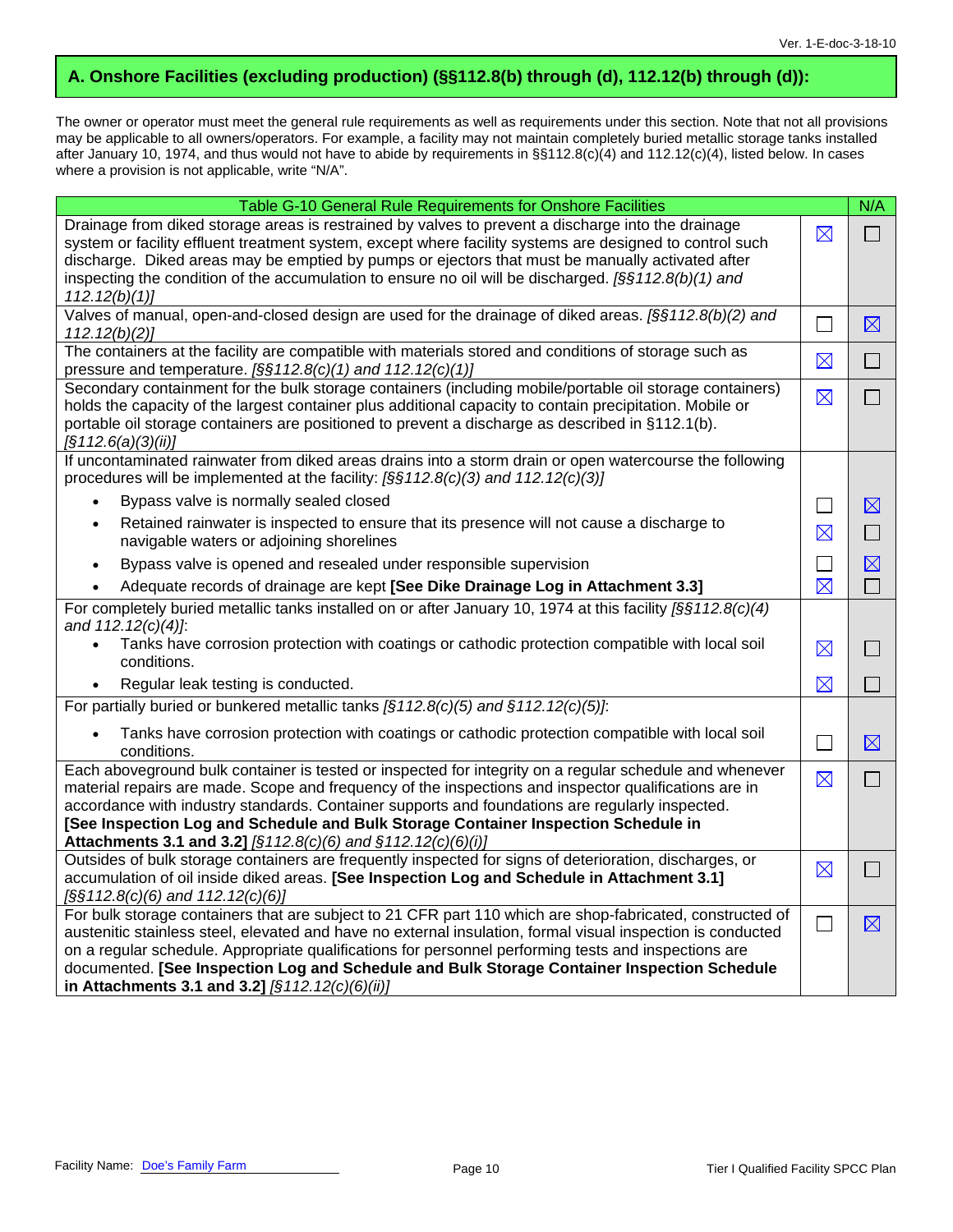| Table G-10 General Rule Requirements for Onshore Facilities                                                                                                                                                                                                                                                                                                                                                                                                                                                                                                            |             | N/A    |
|------------------------------------------------------------------------------------------------------------------------------------------------------------------------------------------------------------------------------------------------------------------------------------------------------------------------------------------------------------------------------------------------------------------------------------------------------------------------------------------------------------------------------------------------------------------------|-------------|--------|
| Each container is provided with a system or documented procedure to prevent overfills for the container.<br>Describe:                                                                                                                                                                                                                                                                                                                                                                                                                                                  | $\boxtimes$ | $\Box$ |
| Tank truck fuel delivery procedures:<br>1) Gauge AST and check the level gauge to prevent tank overfill.<br>2) Set parking brake and use chock blocks to prevent movement; inspect fittings and fueling hose for<br>damage.<br>3) Place drip pans under valve-hose fitting connections.<br>4) Monitor the liquid level in the receiving tank during transfer to prevent tank overfill.<br>5) If an oil spill occurs, the spill kit will be used to contain the spill. Main spill kit is located opposite the<br>fuel dispensers at the fuel storage and transfer area. |             |        |
| Dispenser and mobile refueler fueling procedures:<br>1) Before filling motorized equipment, shutoff all engines and set parking brakes; do not leave filling<br>operation unattended.<br>2) Do not top off tank after automatic shut-off.<br>3) If an oil spill occurs, the spill kit will be used to contain the spill.                                                                                                                                                                                                                                               |             |        |
| Transfers into waste oil tote: Transfer all waste oil into the tote fill port using a funnel. If an oil spill occurs,<br>the spill kit in the shop will be used to contain the spill.                                                                                                                                                                                                                                                                                                                                                                                  |             |        |
| Liquid level sensing devices are regularly tested to ensure proper operation [See Inspection Log and<br>Schedule in Attachment 3.1]. [§112.6(a)(3)(iii)]                                                                                                                                                                                                                                                                                                                                                                                                               | $\boxtimes$ |        |
| Visible discharges which result in a loss of oil from the container, including but not limited to seams,<br>gaskets, piping, pumps, valves, rivets, and bolts are promptly corrected and oil in diked areas is promptly<br>removed. [§§112.8(c)(10) and 112.12(c)(10)]                                                                                                                                                                                                                                                                                                 | $\boxtimes$ |        |
| Aboveground valves, piping, and appurtenances such as flange joints, expansion joints, valve glands and<br>bodies, catch pans, pipeline supports, locking of valves, and metal surfaces are inspected regularly.<br>[See Inspection Log and Schedule in Attachment 3.1] [§§112.8(d)(4) and 112.12(d)(4)]                                                                                                                                                                                                                                                               | $\boxtimes$ |        |
| Integrity and leak testing are conducted on buried piping at the time of installation, modification,<br>construction, relocation, or replacement. [See Inspection Log and Schedule in Attachment 3.1]<br>$\sqrt{2\Im(112.8)}$ (d)(4) and 112.12(d)(4)                                                                                                                                                                                                                                                                                                                  | $\boxtimes$ |        |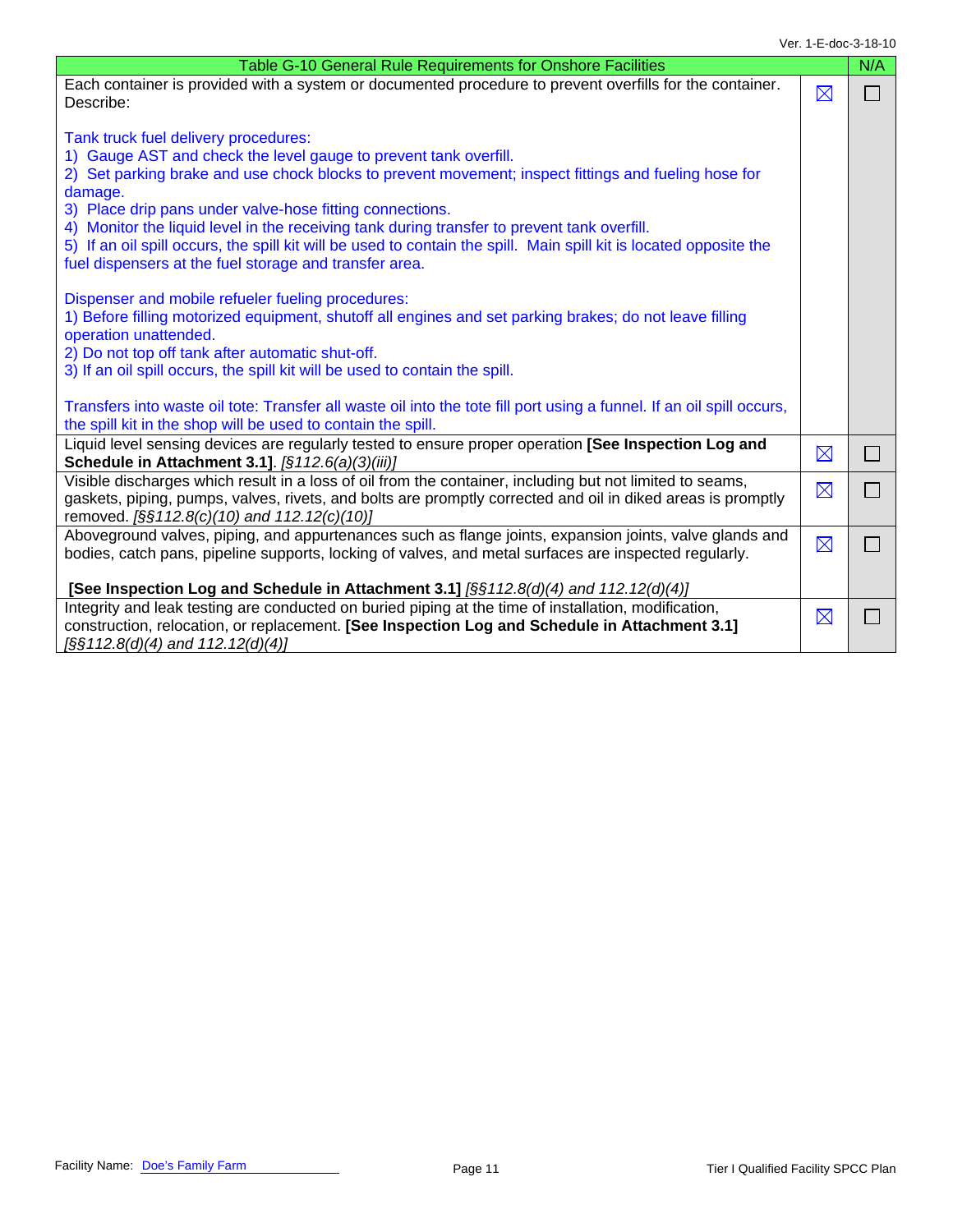#### **ATTACHMENT 1.1 – Five Year Review Log**

By signing below, I am certifying that I have completed a review and evaluation of the SPCC Plan for this facility, and will/will not amend this Plan as a result.

*An owner or operator must review and evaluate the SPCC Plan at least once every five years from the signature date of the Plan. A review of the Plan must also be completed whenever there is a change in the facility which affects the potential for a discharge of oil. In*  addition, the owner or operator has to amend the Plan within six months of review to include more effective prevention and control *technology if the technology has been field-proven at the time of the review and will significantly reduce the likelihood of a discharge to navigable waters or adjoining shorelines. The owner or operator must implement any Plan amendment resulting from the review as soon as possible, but no longer than six months after the amendment.* 

| Table G-13 Review and Evaluation of SPCC Plan for Facility<br>Plan Amendment Name and signature of person authorized to review this |                          |                          |      |  |  |  |
|-------------------------------------------------------------------------------------------------------------------------------------|--------------------------|--------------------------|------|--|--|--|
| <b>Review Date</b>                                                                                                                  |                          |                          |      |  |  |  |
|                                                                                                                                     | <b>Will Amend</b>        | <b>Will Not Amend</b>    | Plan |  |  |  |
|                                                                                                                                     | $\Box$                   | $\mathbf{I}$             |      |  |  |  |
|                                                                                                                                     | $\Box$                   | $\Box$                   |      |  |  |  |
|                                                                                                                                     | $\Box$                   | $\overline{\phantom{0}}$ |      |  |  |  |
|                                                                                                                                     | $\Box$                   | $\Box$                   |      |  |  |  |
|                                                                                                                                     | $\Box$                   | $\Box$                   |      |  |  |  |
|                                                                                                                                     | $\Box$                   | $\Box$                   |      |  |  |  |
|                                                                                                                                     | $\overline{\phantom{0}}$ | $\mathcal{L}$            |      |  |  |  |
|                                                                                                                                     | $\Box$                   | $\Box$                   |      |  |  |  |
|                                                                                                                                     | $\Box$                   | $\mathsf{L}$             |      |  |  |  |
|                                                                                                                                     | $\Box$                   | $\Box$                   |      |  |  |  |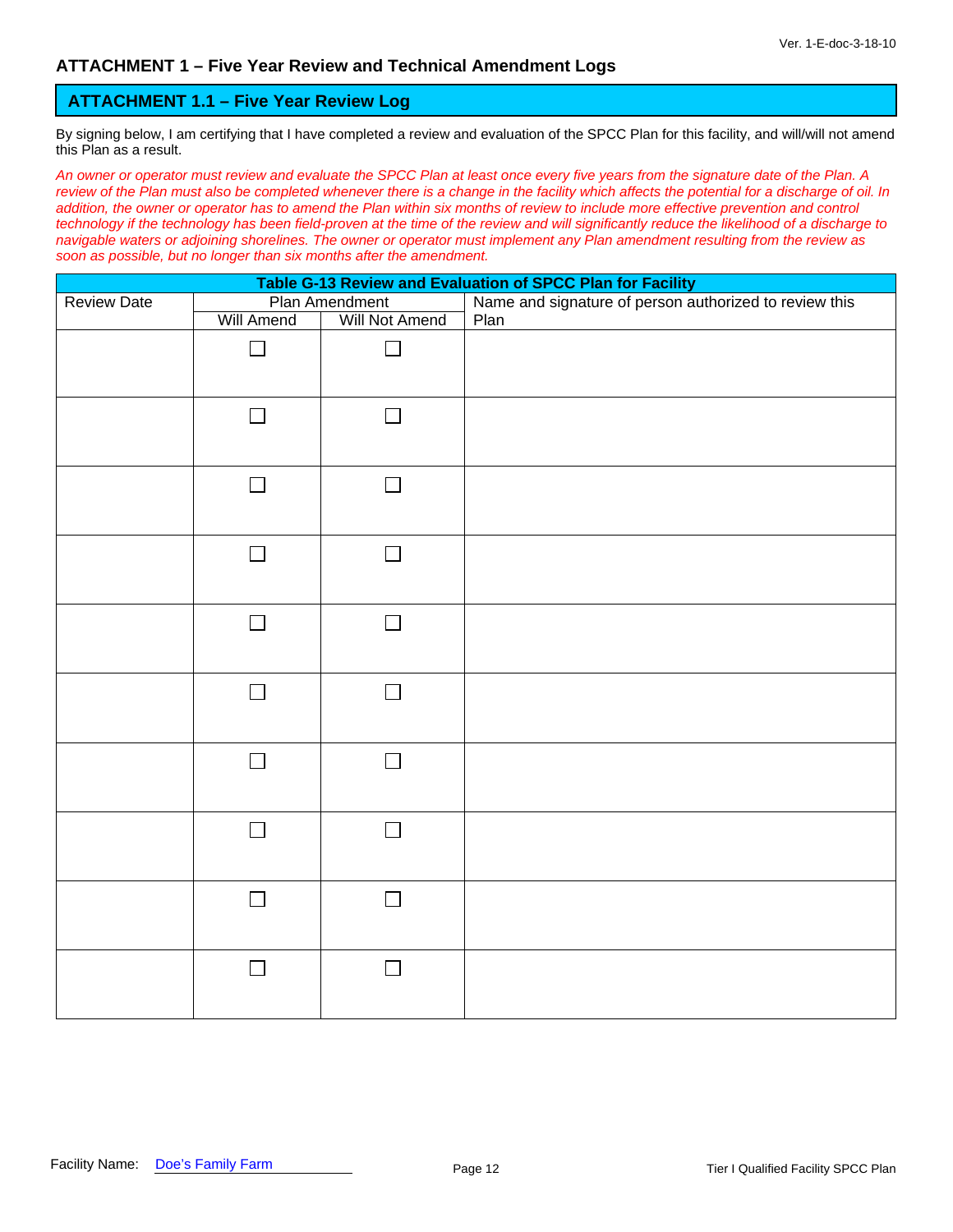### **ATTACHMENT 1.2 – Technical Amendment Log**

Any technical amendments to this Plan will be re-certified in accordance with Section I of this Plan template.

|                | Table G-15 Description and Certification of Technical Amendments<br>Description of Technical Amendment Name and signature of pers |                                                                     |  |  |  |  |  |  |
|----------------|-----------------------------------------------------------------------------------------------------------------------------------|---------------------------------------------------------------------|--|--|--|--|--|--|
| Review<br>Date |                                                                                                                                   | Name and signature of person certifying this<br>technical amendment |  |  |  |  |  |  |
|                |                                                                                                                                   |                                                                     |  |  |  |  |  |  |
|                |                                                                                                                                   |                                                                     |  |  |  |  |  |  |
|                |                                                                                                                                   |                                                                     |  |  |  |  |  |  |
|                |                                                                                                                                   |                                                                     |  |  |  |  |  |  |
|                |                                                                                                                                   |                                                                     |  |  |  |  |  |  |
|                |                                                                                                                                   |                                                                     |  |  |  |  |  |  |
|                |                                                                                                                                   |                                                                     |  |  |  |  |  |  |
|                |                                                                                                                                   |                                                                     |  |  |  |  |  |  |
|                |                                                                                                                                   |                                                                     |  |  |  |  |  |  |
|                |                                                                                                                                   |                                                                     |  |  |  |  |  |  |
|                |                                                                                                                                   |                                                                     |  |  |  |  |  |  |
|                |                                                                                                                                   |                                                                     |  |  |  |  |  |  |
|                |                                                                                                                                   |                                                                     |  |  |  |  |  |  |
|                |                                                                                                                                   |                                                                     |  |  |  |  |  |  |
|                |                                                                                                                                   |                                                                     |  |  |  |  |  |  |
|                |                                                                                                                                   |                                                                     |  |  |  |  |  |  |
|                |                                                                                                                                   |                                                                     |  |  |  |  |  |  |
|                |                                                                                                                                   |                                                                     |  |  |  |  |  |  |
|                |                                                                                                                                   |                                                                     |  |  |  |  |  |  |
|                |                                                                                                                                   |                                                                     |  |  |  |  |  |  |
|                |                                                                                                                                   |                                                                     |  |  |  |  |  |  |
|                |                                                                                                                                   |                                                                     |  |  |  |  |  |  |
|                |                                                                                                                                   |                                                                     |  |  |  |  |  |  |
|                |                                                                                                                                   |                                                                     |  |  |  |  |  |  |
|                |                                                                                                                                   |                                                                     |  |  |  |  |  |  |
|                |                                                                                                                                   |                                                                     |  |  |  |  |  |  |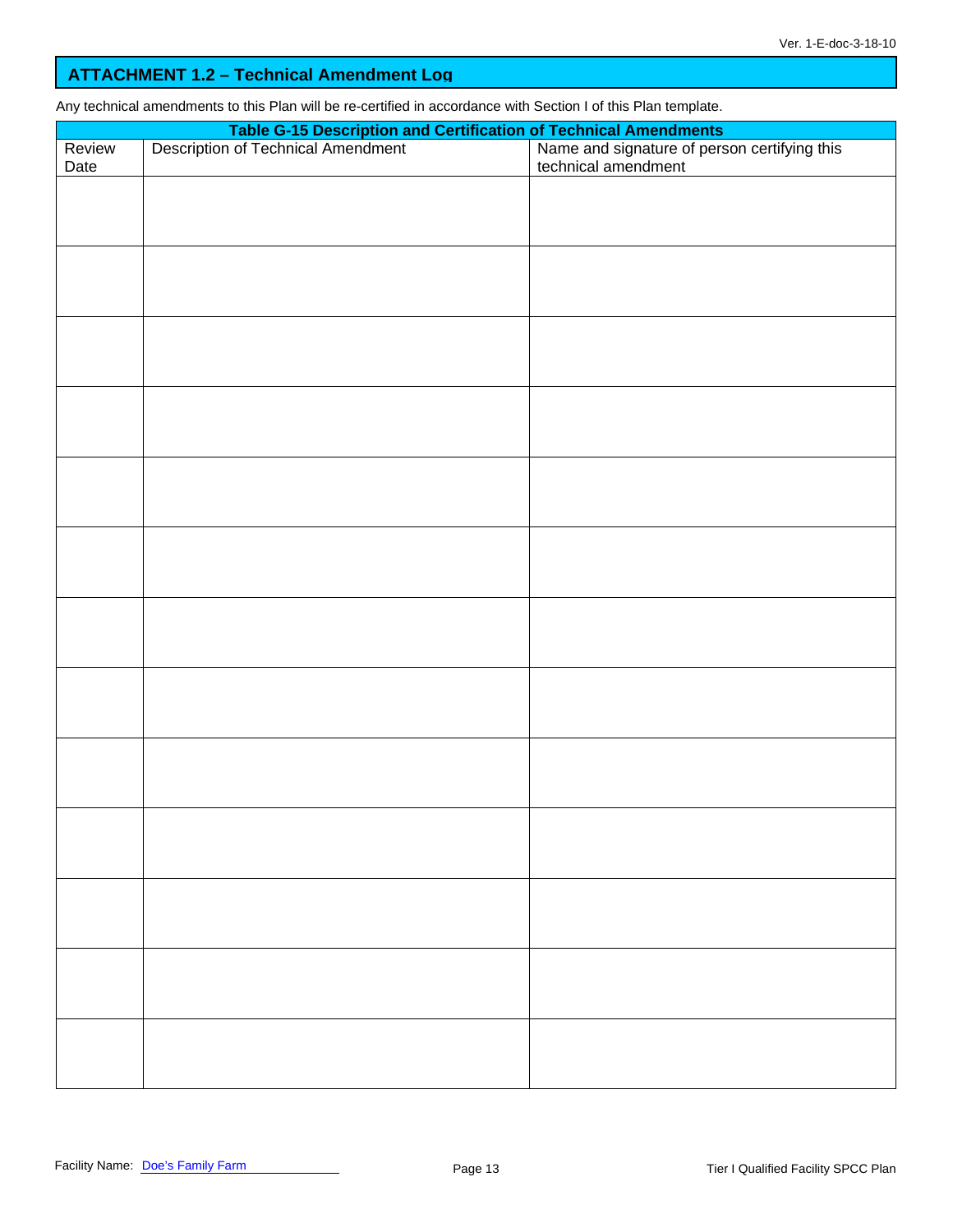$\Box$ 

### **ATTACHMENT 2 – Oil Spill Contingency Plan and Checklist;**

An oil spill contingency plan and written commitment of resources is required for:

- Flowlines and intra-facility gathering lines at oil production facilities and
- Qualified oil-filled operational equipment which has no secondary containment. NOT APPLICABLE

*The SPCC Guidance for Regional Inspectors, EPA 550-B-05-001 provides further details on the use of the oil spill contingency plan to meet specific regulatory requirements and options.*

| An oil spill contingency plan meeting the provisions of 40 CFR part 109, as described below, and a written |
|------------------------------------------------------------------------------------------------------------|
| commitment of manpower, equipment and materials required to expeditiously control and remove any quantity  |
| of oil discharged that may be harmful is attached to this Plan.                                            |

Complete the checklist below to verify that the necessary operations outlined in 40 CFR part 109 - Criteria for State, Local and Regional Oil Removal Contingency Plans - have been included.

| Table G-15 Checklist of Development and Implementation Criteria for State, Local and Regional Oil Removal<br><b>Contingency Plans (§109.5)</b> <sup>a</sup>                                                                                                                                                                                              |  |
|----------------------------------------------------------------------------------------------------------------------------------------------------------------------------------------------------------------------------------------------------------------------------------------------------------------------------------------------------------|--|
| (a) Definition of the authorities, responsibilities and duties of all persons, organizations or agencies which are<br>to be involved in planning or directing oil removal operations.                                                                                                                                                                    |  |
| (b) Establishment of notification procedures for the purpose of early detection and timely notification of an oil<br>discharge including:                                                                                                                                                                                                                |  |
| (1) The identification of critical water use areas to facilitate the reporting of and response to oil discharges.<br>(2) A current list of names, telephone numbers and addresses of the responsible persons (with alternates)<br>and organizations to be notified when an oil discharge is discovered.                                                  |  |
| (3) Provisions for access to a reliable communications system for timely notification of an oil discharge,<br>and the capability of interconnection with the communications systems established under related oil<br>removal contingency plans, particularly State and National plans (e.g., NCP).                                                       |  |
| (4) An established, prearranged procedure for requesting assistance during a major disaster or when the<br>situation exceeds the response capability of the State, local or regional authority.                                                                                                                                                          |  |
| (c) Provisions to assure that full resource capability is known and can be committed during an oil discharge<br>situation including:                                                                                                                                                                                                                     |  |
| (1) The identification and inventory of applicable equipment, materials and supplies which are available<br>locally and regionally.                                                                                                                                                                                                                      |  |
| (2) An estimate of the equipment, materials and supplies which would be required to remove the maximum<br>oil discharge to be anticipated.                                                                                                                                                                                                               |  |
| (3) Development of agreements and arrangements in advance of an oil discharge for the acquisition of<br>equipment, materials and supplies to be used in responding to such a discharge.                                                                                                                                                                  |  |
| (d) Provisions for well defined and specific actions to be taken after discovery and notification of an oil<br>discharge including:                                                                                                                                                                                                                      |  |
| (1) Specification of an oil discharge response operating team consisting of trained, prepared and available<br>operating personnel.                                                                                                                                                                                                                      |  |
| (2) Predesignation of a properly qualified oil discharge response coordinator who is charged with the<br>responsibility and delegated commensurate authority for directing and coordinating response operations<br>and who knows how to request assistance from Federal authorities operating under existing national<br>and regional contingency plans. |  |
| (3) A preplanned location for an oil discharge response operations center and a reliable communications<br>system for directing the coordinated overall response operations.                                                                                                                                                                             |  |
| (4) Provisions for varying degrees of response effort depending on the severity of the oil discharge.                                                                                                                                                                                                                                                    |  |
| (5) Specification of the order of priority in which the various water uses are to be protected where more<br>than one water use may be adversely affected as a result of an oil discharge and where response<br>operations may not be adequate to protect all uses.                                                                                      |  |
| (6) Specific and well defined procedures to facilitate recovery of damages and enforcement measures as<br>provided for by State and local statutes and ordinances.                                                                                                                                                                                       |  |

| $^{\rm a}$ The contingency plan must be consistent with all applicable state and local plans, Area Contingency Plans, and the National |  |  |  |
|----------------------------------------------------------------------------------------------------------------------------------------|--|--|--|
| Contingency Plan (NCP)                                                                                                                 |  |  |  |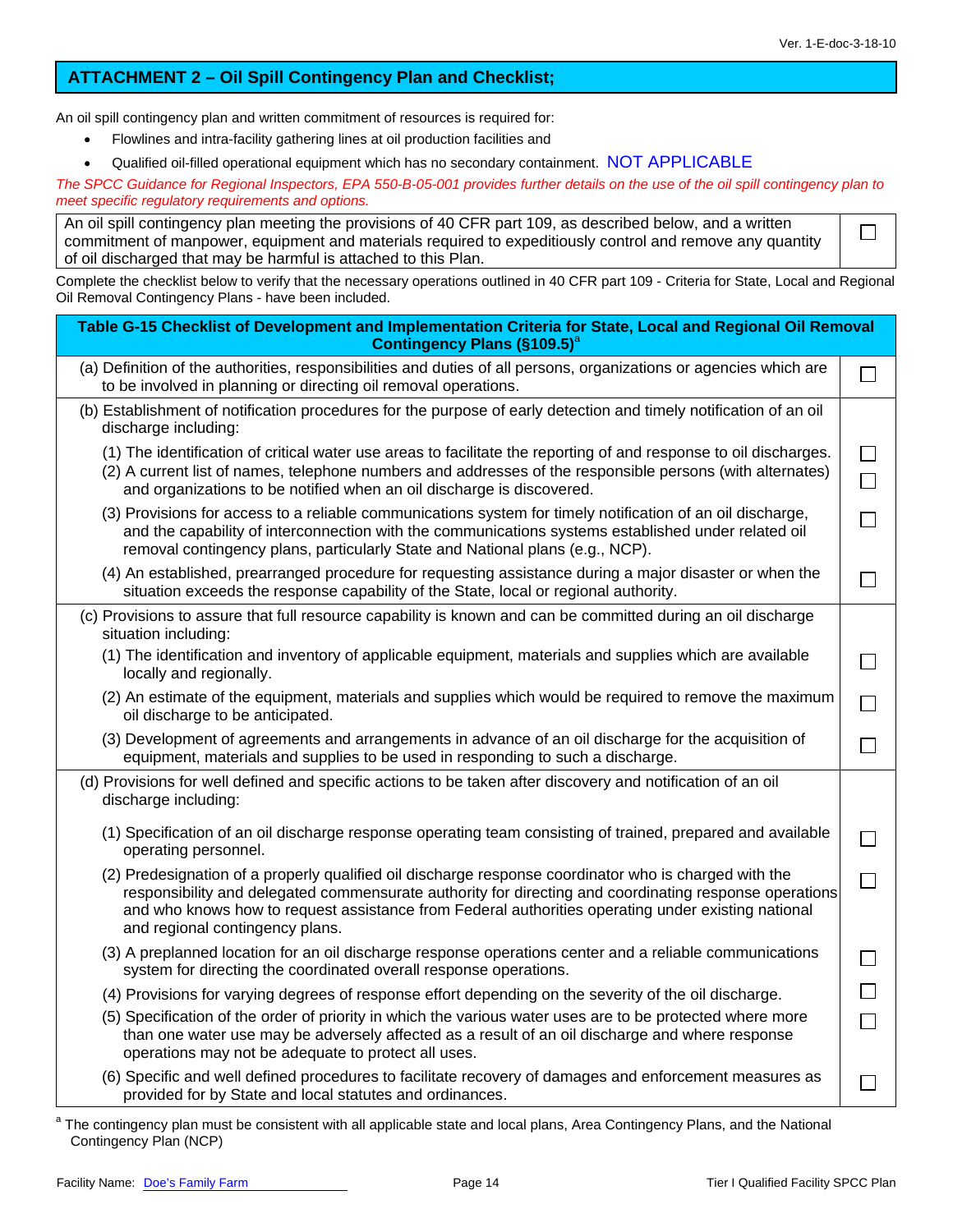### **ATTACHMENT 3 – Inspections, Dike Drainage and Personnel Training Logs**

# **ATTACHMENT 3.1 – Inspection Log and Schedule**

| <b>Table G-16 Inspection Log and Schedule</b><br>This log is intended to document compliance with §§112.6(a)(3)(iii), 112.8(c)(6), 112.8(d)(4), 112.9(b)(2), 112.9(c)(3), 112.9(d)(1), 112.9(d)(4), 112.12.(c)(6), and<br>$112.12(d)(4)$ , as applicable. |                                   |                                                                                                                                           |              |                                 |                                                  |  |
|-----------------------------------------------------------------------------------------------------------------------------------------------------------------------------------------------------------------------------------------------------------|-----------------------------------|-------------------------------------------------------------------------------------------------------------------------------------------|--------------|---------------------------------|--------------------------------------------------|--|
| Date of<br>Inspection                                                                                                                                                                                                                                     | Container / Piping /<br>Equipment | Describe Scope<br>(or cite Industry Standard)                                                                                             | Observations | Name/ Signature of<br>Inspector | Records<br>maintained<br>separately <sup>a</sup> |  |
|                                                                                                                                                                                                                                                           | Aboveground pipes                 | <b>Visual inspections</b>                                                                                                                 |              |                                 |                                                  |  |
|                                                                                                                                                                                                                                                           | <b>Buried pipes</b>               | Monthly interstitial monitoring and leak<br>testing at time of installation,<br>modification, construction, relocation,<br>or replacement |              |                                 |                                                  |  |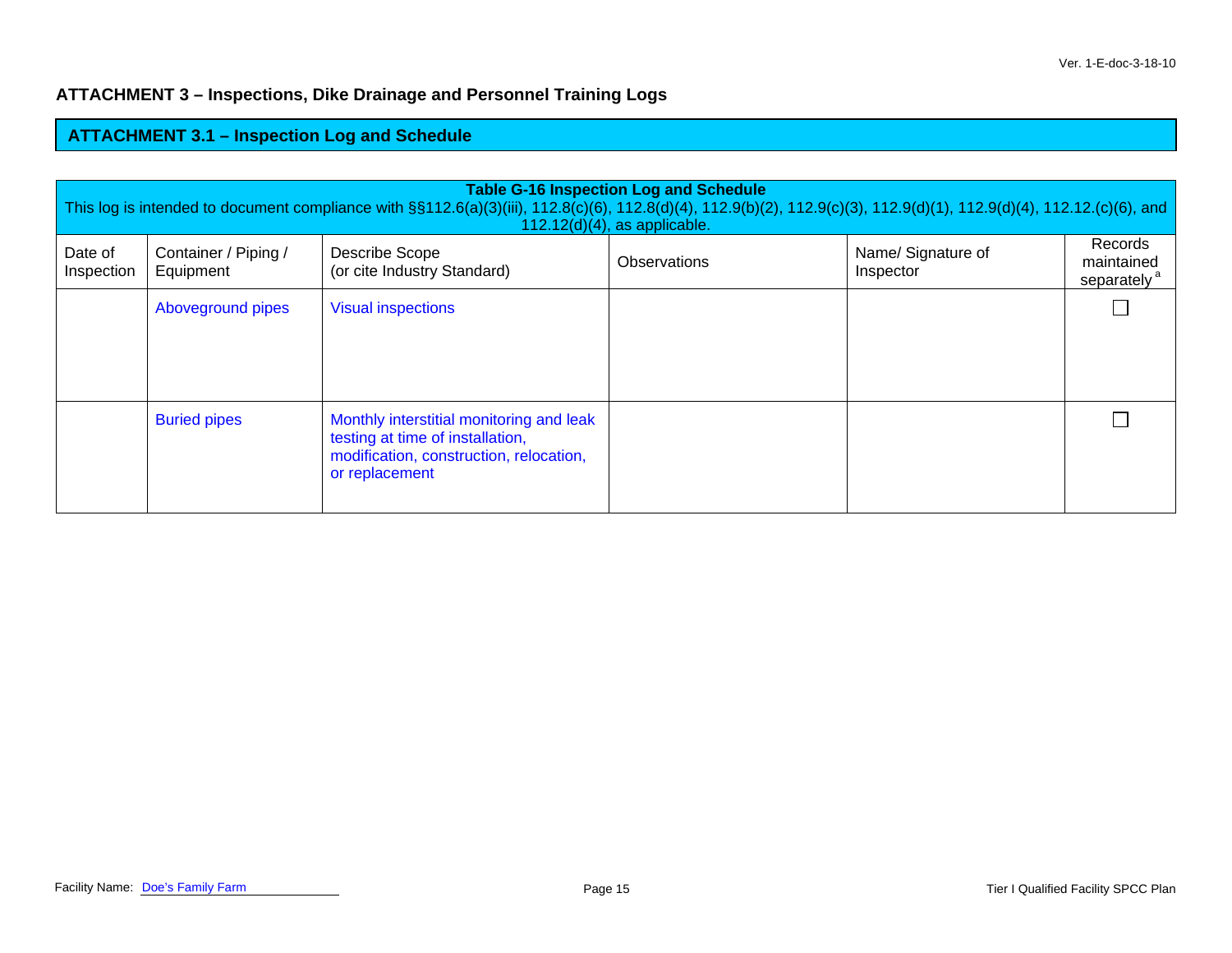| Ver. 1-E-doc-3-18-10                                                                                                                                                                                                   |                                                                   |                                                                                                                                                                                            |              |                                 |                                       |  |  |  |
|------------------------------------------------------------------------------------------------------------------------------------------------------------------------------------------------------------------------|-------------------------------------------------------------------|--------------------------------------------------------------------------------------------------------------------------------------------------------------------------------------------|--------------|---------------------------------|---------------------------------------|--|--|--|
| <b>Table G-16 Inspection Log and Schedule</b><br>This log is intended to document compliance with §§112.6(a)(3)(iii), 112.8(c)(6), 112.8(d)(4), 112.9(b)(2), 112.9(c)(3), 112.9(d)(1), 112.9(d)(4), 112.12.(c)(6), and |                                                                   |                                                                                                                                                                                            |              |                                 |                                       |  |  |  |
| $112.12(d)(4)$ , as applicable.<br>Records                                                                                                                                                                             |                                                                   |                                                                                                                                                                                            |              |                                 |                                       |  |  |  |
| Date of<br>Inspection                                                                                                                                                                                                  | Container / Piping /<br>Equipment                                 | <b>Describe Scope</b><br>(or cite Industry Standard)                                                                                                                                       | Observations | Name/ Signature of<br>Inspector | maintained<br>separately <sup>a</sup> |  |  |  |
|                                                                                                                                                                                                                        | <b>ASTs</b>                                                       | Visual inspections (STI SP001,<br>Standard for the Inspection of                                                                                                                           |              |                                 | $\Box$                                |  |  |  |
|                                                                                                                                                                                                                        | 2,500-gal. off-road<br>diesel tank #1                             | <b>Aboveground Storage Tanks)</b>                                                                                                                                                          |              |                                 |                                       |  |  |  |
|                                                                                                                                                                                                                        | 2,500-gal, on-road<br>diesel tank #2                              |                                                                                                                                                                                            |              |                                 |                                       |  |  |  |
|                                                                                                                                                                                                                        | 1,200-gal. slop oil tank<br>#4                                    |                                                                                                                                                                                            |              |                                 |                                       |  |  |  |
|                                                                                                                                                                                                                        | 500-gal. gasoline tank<br>#3                                      |                                                                                                                                                                                            |              |                                 |                                       |  |  |  |
|                                                                                                                                                                                                                        | 250-gal. motor oil and<br>waste oil totes:                        |                                                                                                                                                                                            |              |                                 |                                       |  |  |  |
|                                                                                                                                                                                                                        | 55-gal steel hydraulic,<br>lubrication, and<br>adjuvant oil drums |                                                                                                                                                                                            |              |                                 |                                       |  |  |  |
|                                                                                                                                                                                                                        | <b>Trailer-mounted Fuel</b><br>nurse tank                         |                                                                                                                                                                                            |              |                                 |                                       |  |  |  |
|                                                                                                                                                                                                                        | Pickup truck fuel nurse<br>tank                                   |                                                                                                                                                                                            |              |                                 |                                       |  |  |  |
|                                                                                                                                                                                                                        | <b>UST</b><br>500-gal gasoline tank                               | Hydrostatic test at least every 5 years<br>and monthly tank gauging (40 CFR<br>part 280 and AR Department of<br><b>Department of Environmental</b><br><b>Regulation 12 (Storage Tanks)</b> |              |                                 |                                       |  |  |  |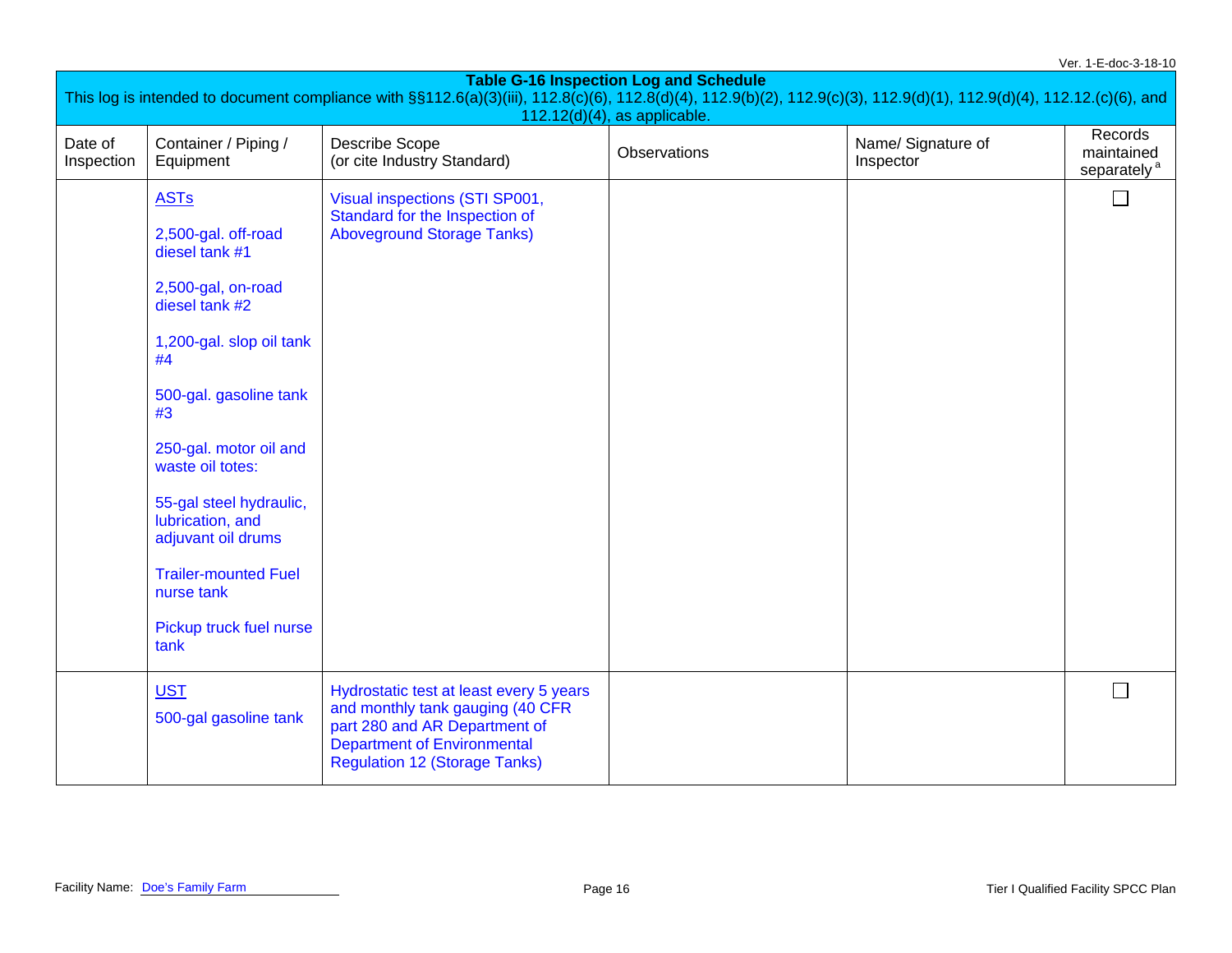Ver. 1-E-doc-3-18-10 **Secondary** Weekly visual inspections and after П containment earth heavy rainfall berm Container liquid level Tests and inspections following  $\Box$ manufacturer's procedures gauges Dispensers **Inspections (manufacturer and installer**  $\Box$ instructions)

<sup>a</sup> Indicate in the table above if records of facility inspections are maintained separately at this facility.

The scope of STI SP001 Standard for the Inspection of Aboveground Storage Tanks by the Steel Tank Institute (STI) includes the inspection and testing of *aboveground shop-fabricated tanks, small field-erected tanks, portable containers, and associated secondary containment. The standard is copyrighted. However, the periodic tank inspection checklists in Appendix C of the standard are not copyrighted. These checklists are attached to this example template SPCC Plan. Utilization of the checklists alone does not constitute compliance with the standard. The standard is available from STI at the following web address: [https://www.steeltank.com/Publications/PublicationsIndex/tabid/108/Default.aspx.](https://www.steeltank.com/Publications/PublicationsIndex/tabid/108/Default.aspx)* 

In order to comply with the SPCC rule, conduct leak testing of completely buried metallic USTs in accordance with industry standards at a frequency sufficient to *prevent leaks. For instance, testing following the standards specified in the UST regulation, 40 CFR part 280 or a state UST regulatory program approved under 40 CFR part 182 is acceptable for complying with the SPCC rule testing requirement. For this example SPCC Plan, the owner of the farm has opted to hydrostatic test the 500-gallon UST at least every five years together with doing monthly manual tank gauging per the release detection methods specified in 40 CFR part 280. In*  addition, the owner uses a state-licensed UST tester to do the hydrostatic testing as required by the state for USTs regulated by the state's UST regulation.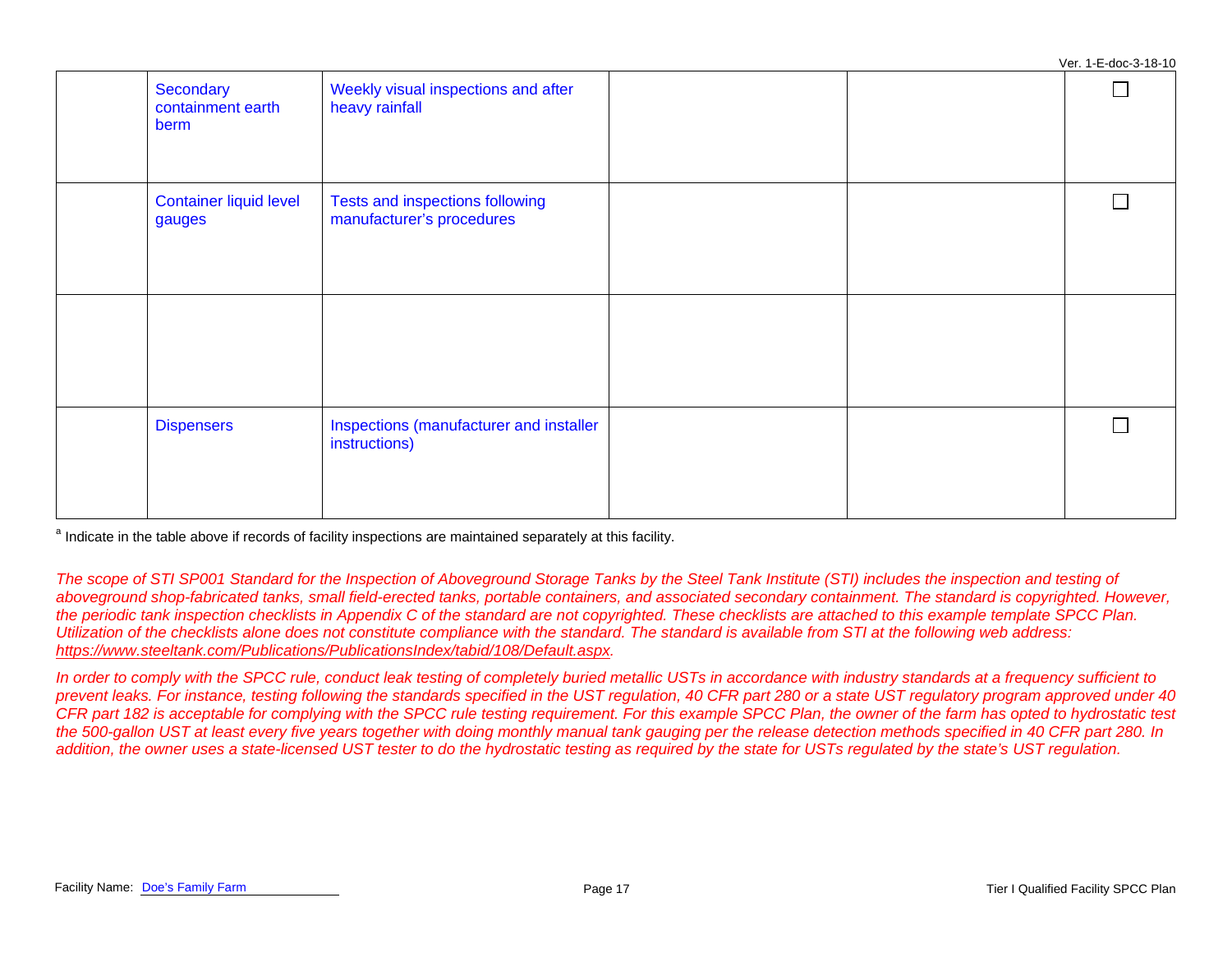### **ATTACHMENT 3.2 – Bulk Storage Container Inspection Schedule – onshore facilities (excluding production):**

To comply with integrity inspection requirement for bulk storage containers, inspect/test each shop-built aboveground bulk storage container on a regular schedule in accordance with a recognized container inspection standard based on the minimum requirements in the following table.

| <b>Table G-17 Bulk Storage Container Inspection Schedule</b>                                            |                                                                                                              |  |  |  |  |  |
|---------------------------------------------------------------------------------------------------------|--------------------------------------------------------------------------------------------------------------|--|--|--|--|--|
| <b>Container Size and Design Specification</b>                                                          | <b>Inspection requirement</b>                                                                                |  |  |  |  |  |
|                                                                                                         |                                                                                                              |  |  |  |  |  |
| Portable containers (including drums, totes, and intermodal                                             | Visually inspect monthly for signs of deterioration,                                                         |  |  |  |  |  |
| bulk containers (IBC)):                                                                                 | discharges or accumulation of oil inside containment<br>pallets                                              |  |  |  |  |  |
| 250-gal. motor oil and waste oil totes:                                                                 |                                                                                                              |  |  |  |  |  |
| 55-gal steel hydraulic and lubrication oil drums                                                        |                                                                                                              |  |  |  |  |  |
| <b>Trailer-mounted Fuel nurse tank</b>                                                                  |                                                                                                              |  |  |  |  |  |
| Pickup truck fuel nurse tank                                                                            |                                                                                                              |  |  |  |  |  |
|                                                                                                         |                                                                                                              |  |  |  |  |  |
| 55 to 1,100 gallons with sized secondary containment:                                                   | Visually inspect monthly for signs of deterioration,<br>discharges or accumulation of oil inside bermed area |  |  |  |  |  |
| 500-gal. gasoline tank #3                                                                               | plus any annual inspection elements per industry<br>inspection standards                                     |  |  |  |  |  |
| 1,101 to 5,000 gallons with sized secondary containment and a<br>means of leak detection <sup>a</sup> : |                                                                                                              |  |  |  |  |  |
|                                                                                                         |                                                                                                              |  |  |  |  |  |
| 2,500-gal. off-road diesel tank #1                                                                      |                                                                                                              |  |  |  |  |  |
| 2,500-gal, on-road diesel tank #2                                                                       |                                                                                                              |  |  |  |  |  |
| 1,101 to 5,000 gallons with sized secondary containment and                                             | Visually inspect monthly for signs of deterioration,                                                         |  |  |  |  |  |
| no method of leak detection <sup>a</sup> :                                                              | discharges or accumulation of oil inside diked areas,                                                        |  |  |  |  |  |
|                                                                                                         | plus any annual inspection elements and other                                                                |  |  |  |  |  |
| 1,200-gal, slop oil tank #4                                                                             | specific integrity tests that may be required per                                                            |  |  |  |  |  |
|                                                                                                         | industry inspection standards                                                                                |  |  |  |  |  |

<sup>a</sup> Examples of leak detection include, but are not limited to, double-walled tanks and elevated containers where a leak can be visually identified.

*In this example, the farmer has elected to use STI's SP001, tank inspection and testing standard; this standard is an example of an industry inspection standard that can be used to conduct inspections and formal tank testing. Under this standard, inspection and integrity test requirements depend on the spill risk posed by the tank; tanks posing higher spill risks have more inspection and integrity test requirements. In this example farm facility, a 1,200-gallon slop oil AST rests on the ground within an earthen berm. As the tank bottom is in direct contact with the ground, it is notlikely that a leak from the tank bottom would be seen. Note that a metal tank in direct contact with the ground soil is subject to corrosion. According to STI SP001, the earthen berm provides a method of spill control but not a method of continuous release detection due to the tank being in direct contact with the ground. This standard defines continuous release detection as a method that allows the facility operator to visually detect releases. Examples are double-wall or double-bottom ASTs with the space between the walls capable of being tested and monitored for releases. Other examples include ASTs that are*  raised above the ground with supports, grating or with release prevention barriers under the tank, such as liners, steel, *and/or concrete. Consequently, the 1,200-gallon slop oil tank in this example facility poses a higher spill risk than a 1,200-gallon tank elevated on supports with a concrete pad underneath it in the berm. According to STI SP001, in addition to monthly and annual visual inspections in the standard, the example facility's 1,200-gallon tank also requires formal external inspections by a certified tank inspector and leak tests by the facility every 10 years.*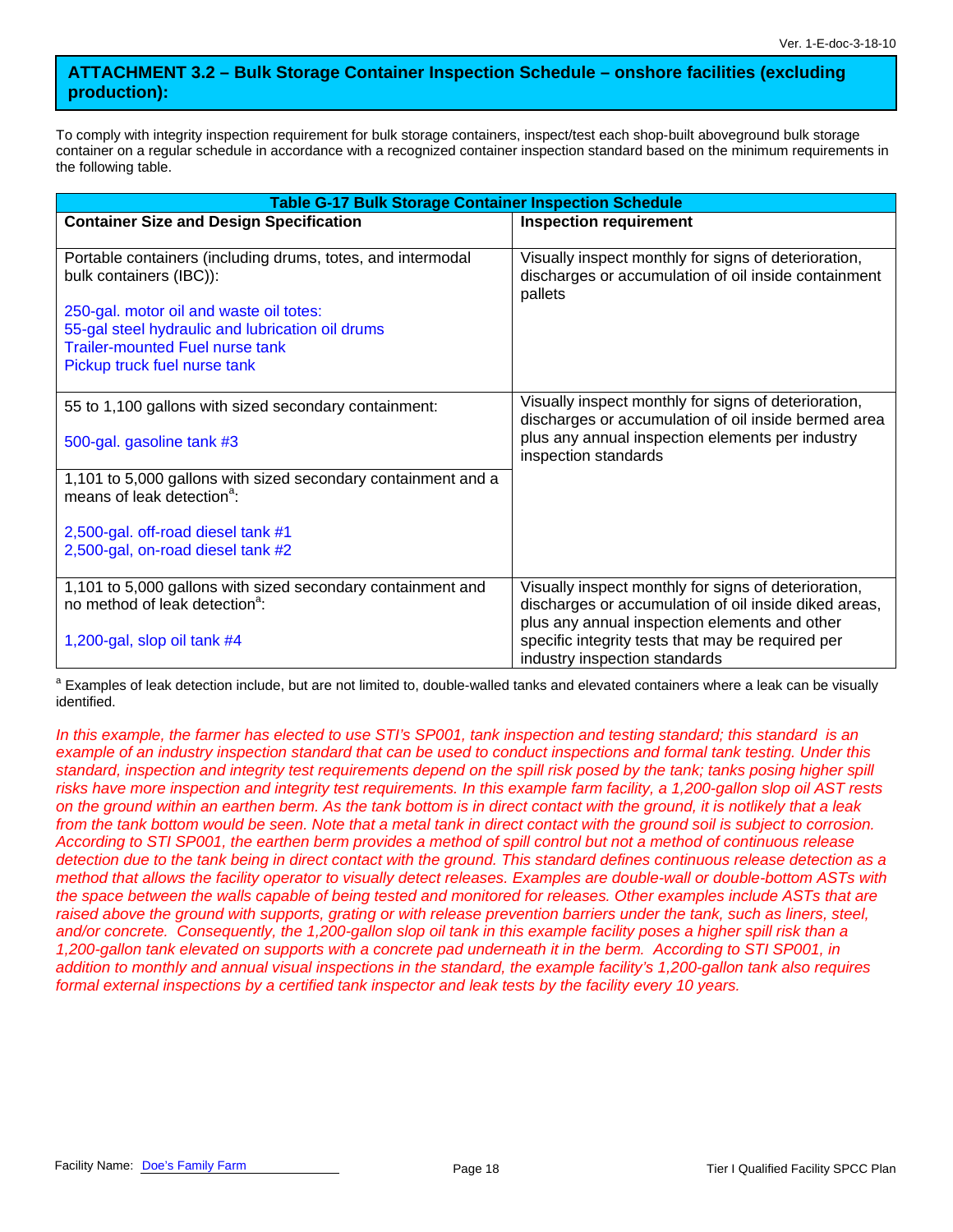# **ATTACHMENT 3.3 – Dike Drainage Log**

| Table G-18 Dike Drainage Log |                                            |                                                                      |                                                                |                                    |              |                        |  |
|------------------------------|--------------------------------------------|----------------------------------------------------------------------|----------------------------------------------------------------|------------------------------------|--------------|------------------------|--|
| Date                         | <b>Bypass</b><br>valve<br>sealed<br>closed | Rainwater<br>inspected to be<br>sure no oil (or<br>sheen) is visible | Open bypass<br>valve and<br>reseal it<br>following<br>drainage | Drainage<br>activity<br>supervised | Observations | Signature of Inspector |  |
|                              | $\Box$                                     | $\Box$                                                               | $\Box$                                                         | $\Box$                             |              |                        |  |
|                              | $\Box$                                     | $\Box$                                                               | $\Box$                                                         | $\Box$                             |              |                        |  |
|                              | $\Box$                                     | $\Box$                                                               | $\Box$                                                         | $\Box$                             |              |                        |  |
|                              | $\Box$                                     | $\Box$                                                               | $\Box$                                                         | $\Box$                             |              |                        |  |
|                              | $\hfill \square$                           | $\Box$                                                               | $\Box$                                                         | $\Box$                             |              |                        |  |
|                              | $\Box$                                     | $\Box$                                                               | $\Box$                                                         | $\Box$                             |              |                        |  |
|                              | $\Box$                                     | $\Box$                                                               | $\Box$                                                         | $\Box$                             |              |                        |  |
|                              | $\Box$                                     | $\Box$                                                               | $\Box$                                                         | $\Box$                             |              |                        |  |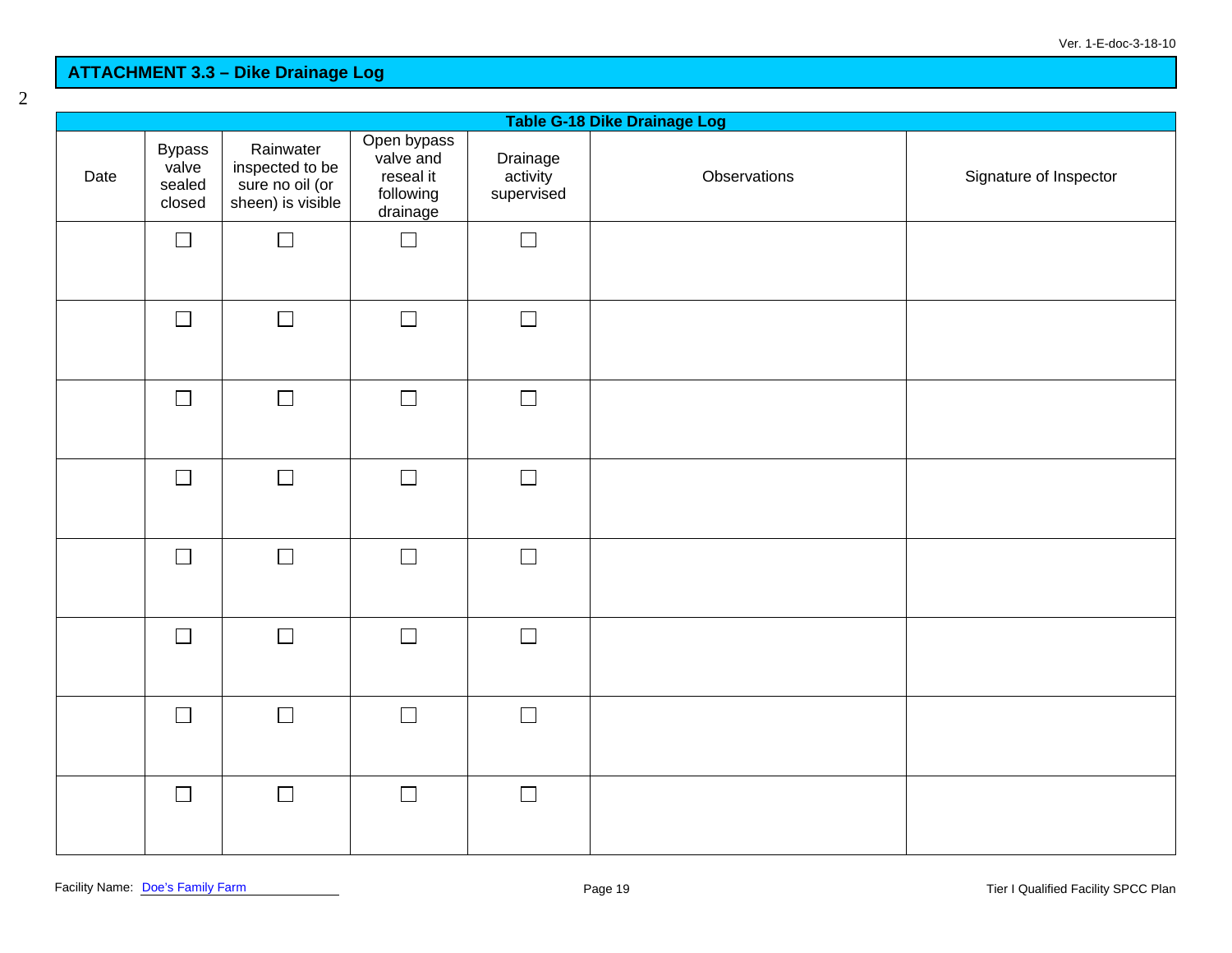# **ATTACHMENT 3.4 – Oil-handling Personnel Training and Briefing Log**

| ×<br>۰,<br>I<br>I |  |
|-------------------|--|
| i<br>I<br>I       |  |
|                   |  |

| Table G-19 Oil-Handling Personnel Training and Briefing Log<br>Description / Scope   Attendees |  |  |  |  |  |  |
|------------------------------------------------------------------------------------------------|--|--|--|--|--|--|
| Date                                                                                           |  |  |  |  |  |  |
|                                                                                                |  |  |  |  |  |  |
|                                                                                                |  |  |  |  |  |  |
|                                                                                                |  |  |  |  |  |  |
|                                                                                                |  |  |  |  |  |  |
|                                                                                                |  |  |  |  |  |  |
|                                                                                                |  |  |  |  |  |  |
|                                                                                                |  |  |  |  |  |  |
|                                                                                                |  |  |  |  |  |  |
|                                                                                                |  |  |  |  |  |  |
|                                                                                                |  |  |  |  |  |  |
|                                                                                                |  |  |  |  |  |  |
|                                                                                                |  |  |  |  |  |  |
|                                                                                                |  |  |  |  |  |  |
|                                                                                                |  |  |  |  |  |  |
|                                                                                                |  |  |  |  |  |  |
|                                                                                                |  |  |  |  |  |  |
|                                                                                                |  |  |  |  |  |  |
|                                                                                                |  |  |  |  |  |  |
|                                                                                                |  |  |  |  |  |  |
|                                                                                                |  |  |  |  |  |  |
|                                                                                                |  |  |  |  |  |  |
|                                                                                                |  |  |  |  |  |  |
|                                                                                                |  |  |  |  |  |  |
|                                                                                                |  |  |  |  |  |  |
|                                                                                                |  |  |  |  |  |  |
|                                                                                                |  |  |  |  |  |  |
|                                                                                                |  |  |  |  |  |  |
|                                                                                                |  |  |  |  |  |  |
|                                                                                                |  |  |  |  |  |  |
|                                                                                                |  |  |  |  |  |  |
|                                                                                                |  |  |  |  |  |  |
|                                                                                                |  |  |  |  |  |  |
|                                                                                                |  |  |  |  |  |  |
|                                                                                                |  |  |  |  |  |  |
|                                                                                                |  |  |  |  |  |  |
|                                                                                                |  |  |  |  |  |  |
|                                                                                                |  |  |  |  |  |  |
|                                                                                                |  |  |  |  |  |  |
|                                                                                                |  |  |  |  |  |  |
|                                                                                                |  |  |  |  |  |  |
|                                                                                                |  |  |  |  |  |  |
|                                                                                                |  |  |  |  |  |  |
|                                                                                                |  |  |  |  |  |  |
|                                                                                                |  |  |  |  |  |  |
|                                                                                                |  |  |  |  |  |  |
|                                                                                                |  |  |  |  |  |  |
|                                                                                                |  |  |  |  |  |  |
|                                                                                                |  |  |  |  |  |  |
|                                                                                                |  |  |  |  |  |  |